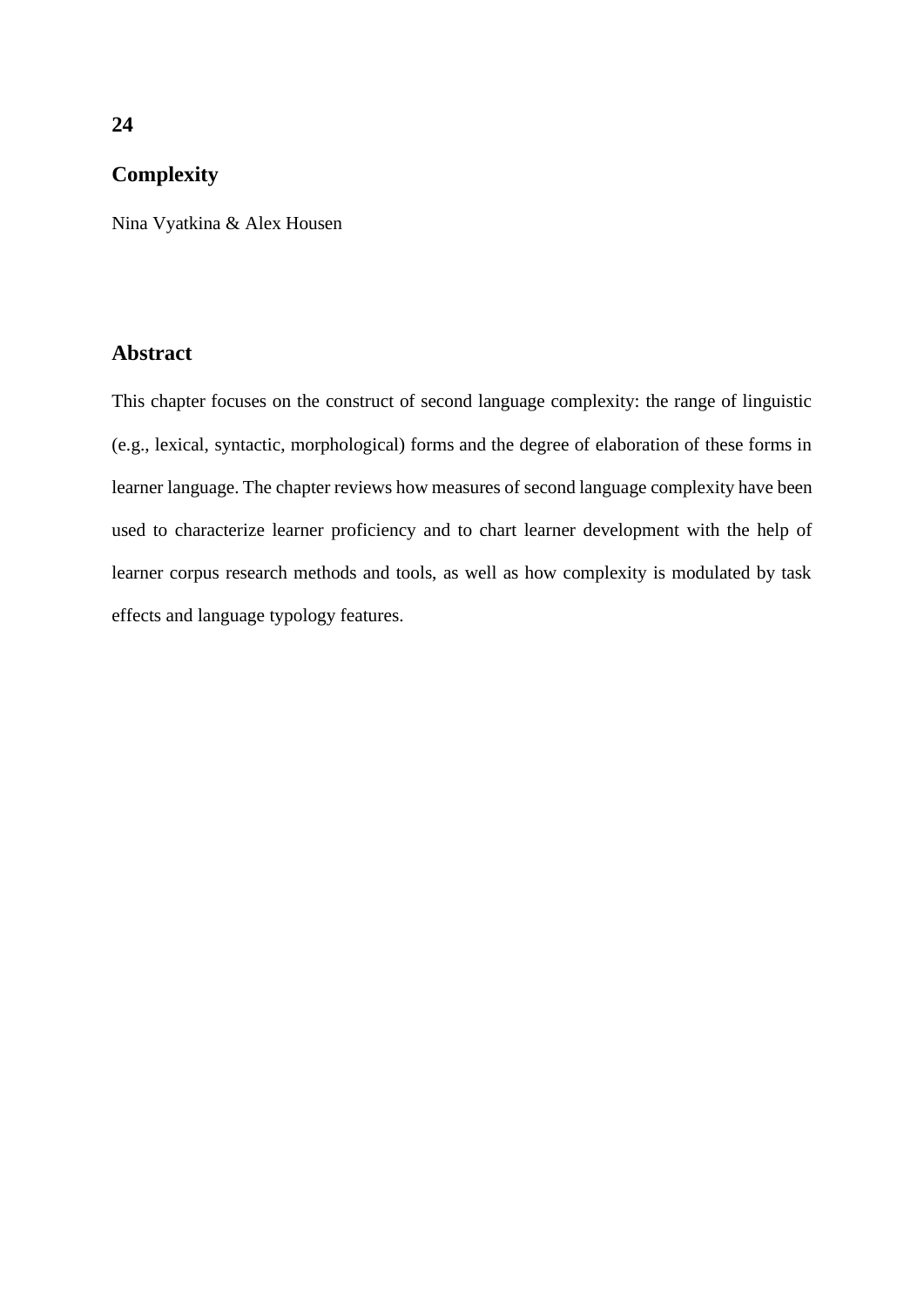## **Introduction**

In the past few decades, the notion of complexity has raised significant interest in a wide range of disciplines, including Second Language Acquisition (SLA) research. Already in the 1970s and 1980s the notions of *complexification* and its antonym, *simplification,* figured prominently in the first theoretical models of SLA (e.g., Andersen, 1983). Skehan (1989) was the first to propose a model of SLA that added complexity as one of three basic dimensions (with accuracy and fluency) in terms of which L2 learners' performance, proficiency, and development could be investigated (see also Chapters 23 and 24, this volume). At that time, L2 complexity was also given its working definition, which is still widely used today, as the range of forms (i.e. items, structures, patterns, rules) available to a learner and the degree of elaboration of these forms (Ortega, 2003).

Complexity has been measured by means of (subjective) ratings and, more typically, (objective) quantitative measures, of which there are many (see reviews in Ortega, 2003; Wolfe-Quintero, Inagaki, & Kim, 1998). Early studies of L2 complexity (1970s – early 2000s) typically handled a limited amount of learner language as most coding of complexity indicators was conducted manually. The measures were limited to a handful of global, broad measures such as average length of syntactic units (sentences, T-units, clauses) in words and amount of embedding (ratio of subordinate clauses to total clauses). Higher values of these measures were found to be associated with higher L2 proficiency. However, the progress in complexity research was slowing down at the turn of the century, due to its narrow focus on a few measures, lack of theoretical motivation for these measures, and other methodological limitations. The seminal article by Norris and Ortega (2009) has triggered a new wave of interest with their call for a more 'organic approach' to the study of L2 complexity. In particular, Norris and Ortega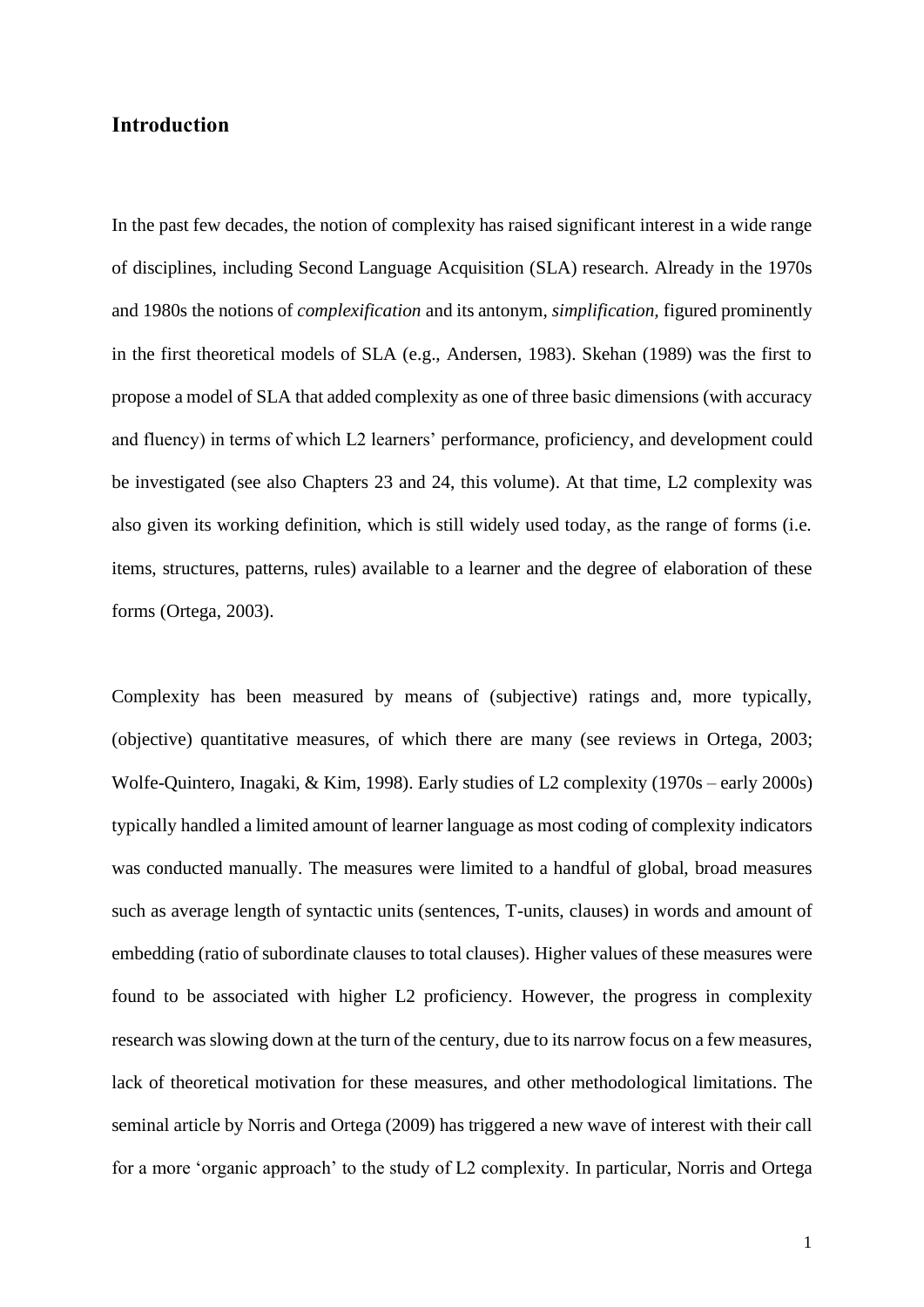invited researchers to supplement global, coarse-grained measures (e.g., mean length of sentence, clauses per T-unit) with finer-grained, more specific measures of phrasal and clausal complexity (e.g., infinitival phrases, passives), and to explore the dynamic relationships among different measures at different stages of L2 development. They also called for building connections to corpus linguistics. This call was echoed by Bulté and Housen (2012), who reviewed 40 studies (1995-2008) and concluded that the majority had used 1-2 complexity measures only, "probably due to the lack of adequate computational tools for automatic complexity measurement and the labour-intensiveness of manual computation" (p. 34).

The situation changed drastically in the 2010s with the development of Natural Language Processing (NLP) tools (especially those with open access) that expanded the repertoire of complexity measures as well as enabled automatic retrieval and analysis of large amounts of language production data from learner corpora. Recently, the field has seen an exponential growth of studies that explored SLA-motivated research questions with Learner Corpus Research (LCR) tools and methods. Rich and nuanced analyses have revealed a more intricate picture of L2 complexity and its development over time, pointed to significant effects of various learner, register, and task variables, and have prompted researchers to take a more critical look at L2 complexity as a construct.

It is worth noting that it is not always easy to distinguish between LCR and non-LCR L2 complexity studies. Many studies have been conducted on learner production data not characterized by authors as learner corpora. The difference between such data pools (or convenience corpora) and learner corpora seems to be that the former are smaller in size, limited in terms of registers and text types, and are collected and utilized only for a specific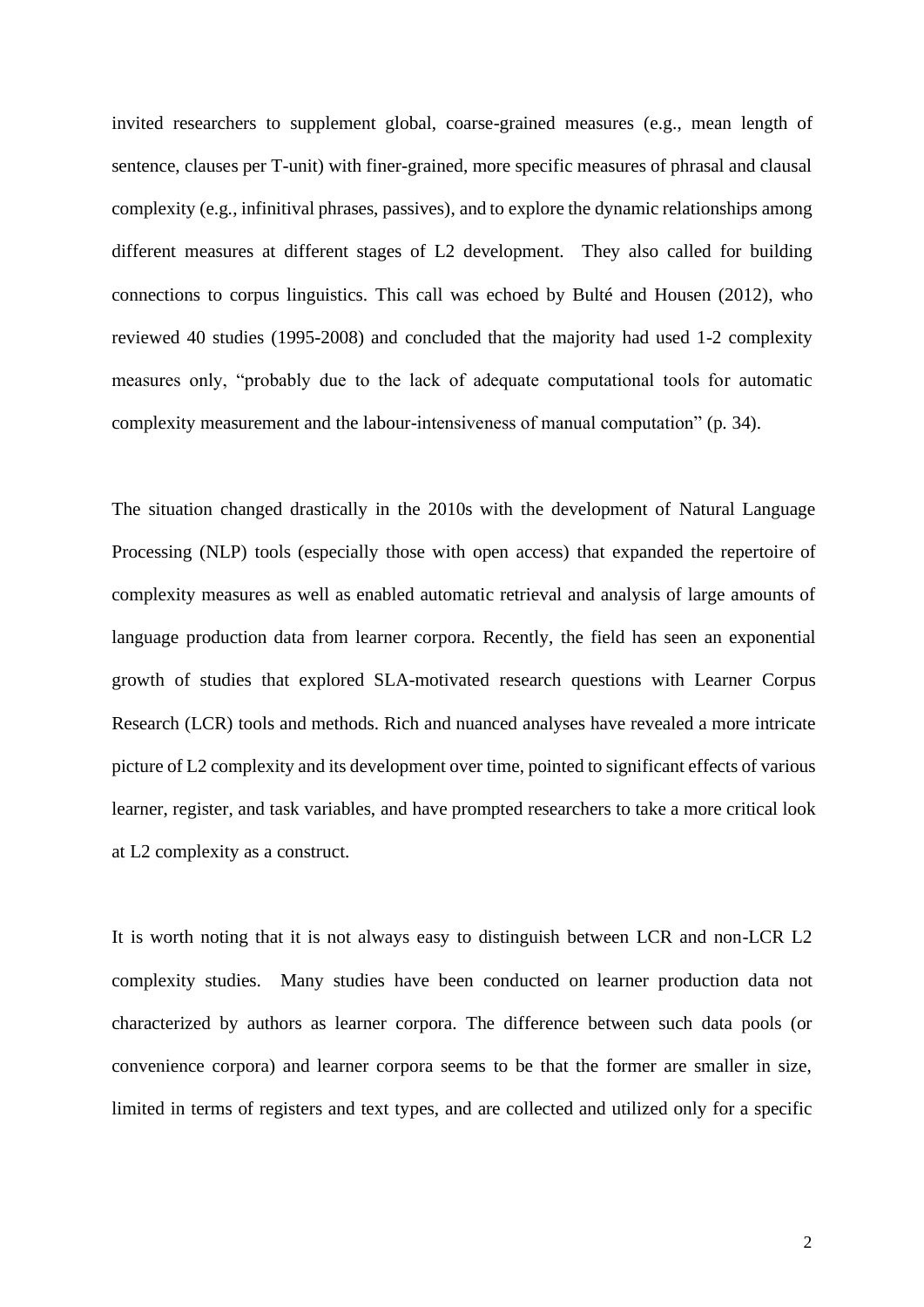study (or a few studies), with no declared intent of making them available to a larger research community – which is typical of learner corpora.

## **Core issues and topics**

#### *Defining L2 complexity*

Empirical L2 research on complexity has produced many inconsistent and inconclusive results (Bulté & Housen, 2012; Pallotti, 2015). The problematic status of the complexity construct in SLA research is mainly due to its complex (i.e. multidimensional, multi-faceted, and multilayered) nature and its resultant polysemy. Indeed, the term complex(ity) has been equated with a seemingly disparate variety of terms such as (more) advanced, late(r) acquired, (more) developed, (more) proficient, (more) sophisticated, (more) challenging, (more) difficult, (more) problematic, (more) elaborate, (more) embedded, (more) frequent, long(er), rare(r), (more) marked, (more) diverse or varied, rich(er), better, and (more) mature. The question is whether all these terms refer to one and the same underlying construct or to conceptually distinct and analytically separable constructs that may or may not be empirically (cor)related. To overcome this terminological confusion, researchers have recently called for a more parsimonious approach to defining L2 complexity strictly in terms of *absolute complexity*, which refers to quantitative properties of linguistic structures or systems, as reflected by the number and range of phonemic, lexical, syntactic or morphological items, structures, or rules in a language (Bulté & Housen, 2012). The overwhelming majority of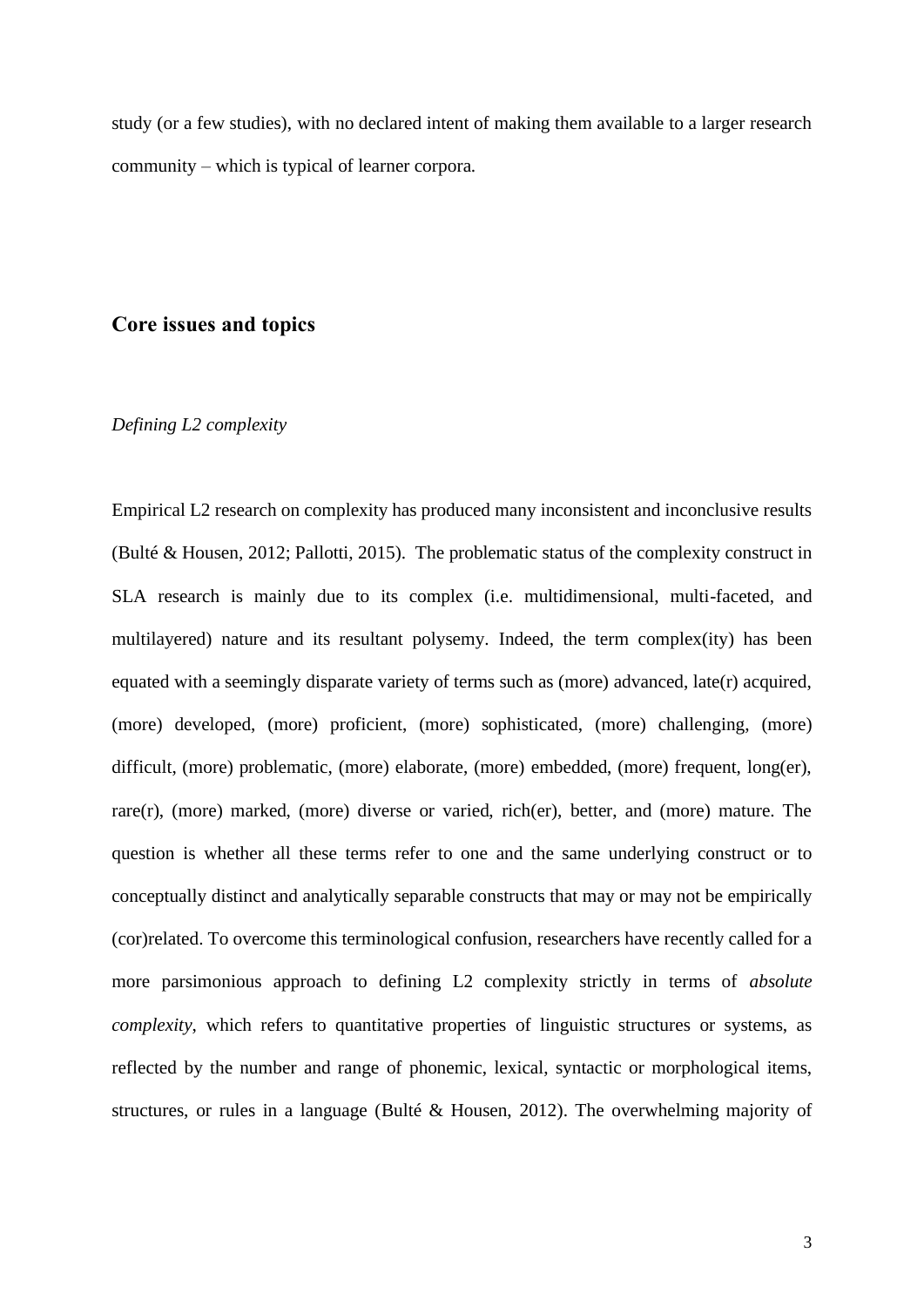studies have used syntactic or lexical complexity measures, or combinations thereof, whereas interest in other measures (e.g., morphological complexity) started emerging only recently.

#### *L2 complexity measures as indicators of L2 proficiency and development*

## Syntactic complexity

Syntactic complexity has been the most popular construct, defined as breadth (length, diversity) and depth (embeddedness) of syntactic units: T-units, AS-units, sentences, clauses, and phrases (Bulté & Housen, 2012, p. 27). The overwhelming majority of syntactic complexity studies have based their findings on the material of academic L2 English essays written by university students. Ortega's (2003) meta-analysis of 25 precorpus era (1975-1998) SLA studies found that values of four measures linearly increased with increasing proficiency: mean length of sentence (MLS), mean length of T-unit (MLTU), mean length of clause (MLC), and clauses per T-unit (C/TU). She also found that for these measures to significantly discriminate between proficiency levels, at least one year of instructed study was necessary.

Ortega (2003) has cautioned that her meta-analysis was limited to global syntactic complexity metrics and invited researchers to explore more specific metrics as well as their dynamic relationships in future studies. Norris and Ortega (2009) later hypothesized that the generally attested developmental increase in values of the most global measures – MLS and MLTU – was caused by growth in different lower-level measures at different L2 proficiency levels: coordination at beginning levels, subordination at intermediate levels, and phrasal elaboration at advanced levels.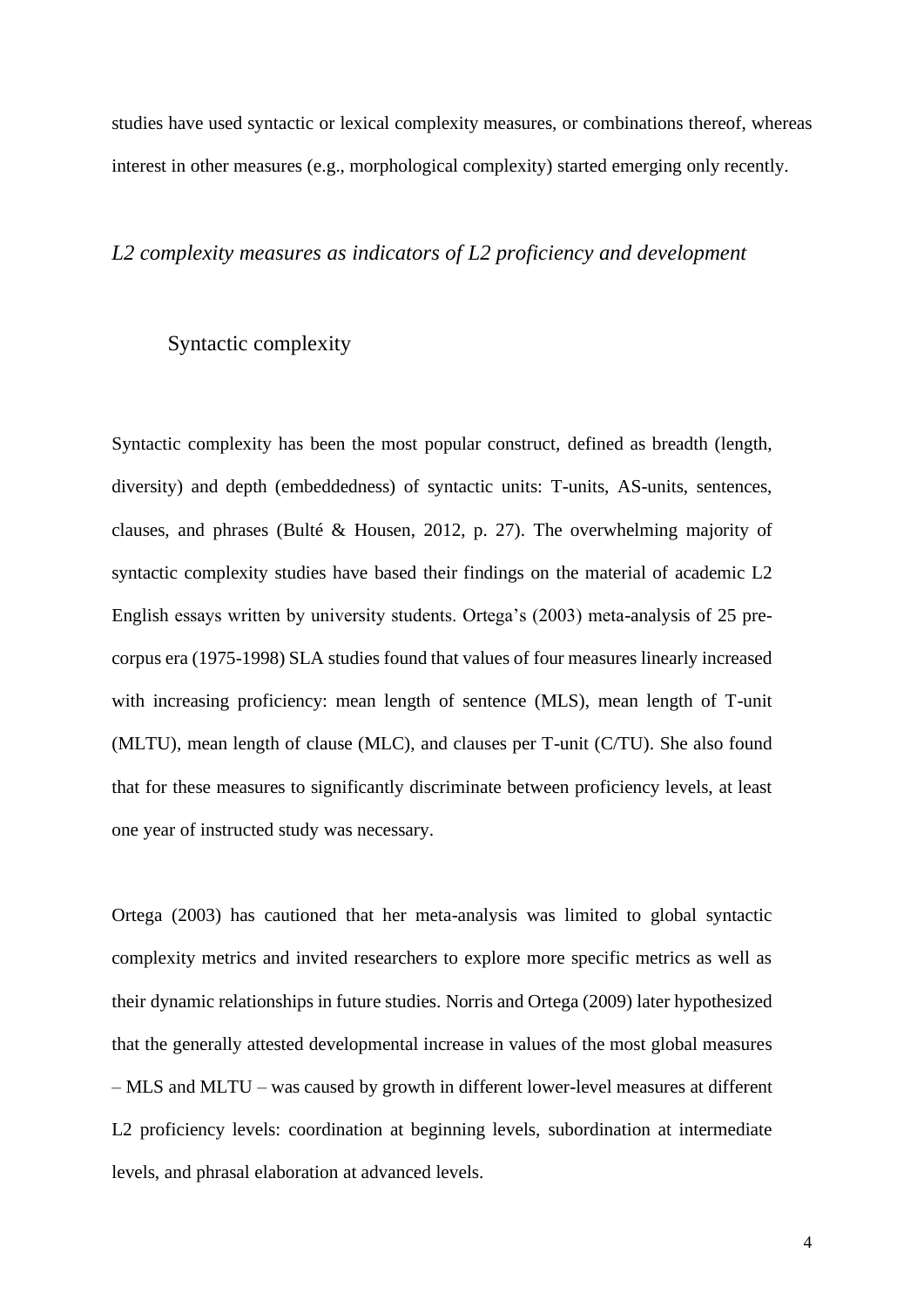Subsequent LCR studies have largely confirmed this hypothesis. Byrnes, Maxim, and Norris (2010) analyzed a corpus of learner essays written at the end of four curricular levels of a US university L2 German program both cross-sectionally and longitudinally. In both designs, they found a significant increase in the sentence length over all levels, whereas subordination increased up to level 3 (intermediate proficiency) and then plateaued, and mean length of clause (attributed to noun phrase complexification) started increasing only at the juncture between levels 2 and 3 (thus marking a transition to more advanced proficiency). While Byrnes et al. (2010) coded their data manually for only three global measures, subsequent LCR studies have employed multiple measures of both global and specific syntactic complexity using NLP tools. Lu (2010) introduced his L2 Syntactic Complexity Analyzer (SCA) for 14 such measures and applied them to a corpus of academic essays of Chinese learners of English. He found that higher proficiency learners produced longer clauses and T-units as a result of increased use of complex phrases (coordinate phrases and complex nominals). These findings were further expanded by multidimensional LCR studies (see section Task Effects / Register Differences).

#### Lexical Complexity

Lexical complexity (Bulté & Housen, 2012, p. 28) has been defined as lexical breadth, subdivided into density (ratio of lexical to function words) and diversity (type-token ratio, or TTR), and depth, subdivided into compositionality (morphemes or syllables per word) and sophistication (ratio of rare words). TTR was the first automatically calculated lexical measure to be used in L2 complexity research. However, its validity has been questioned because of heavy dependence on text length, and adjusted TTR as well as other diversity measures have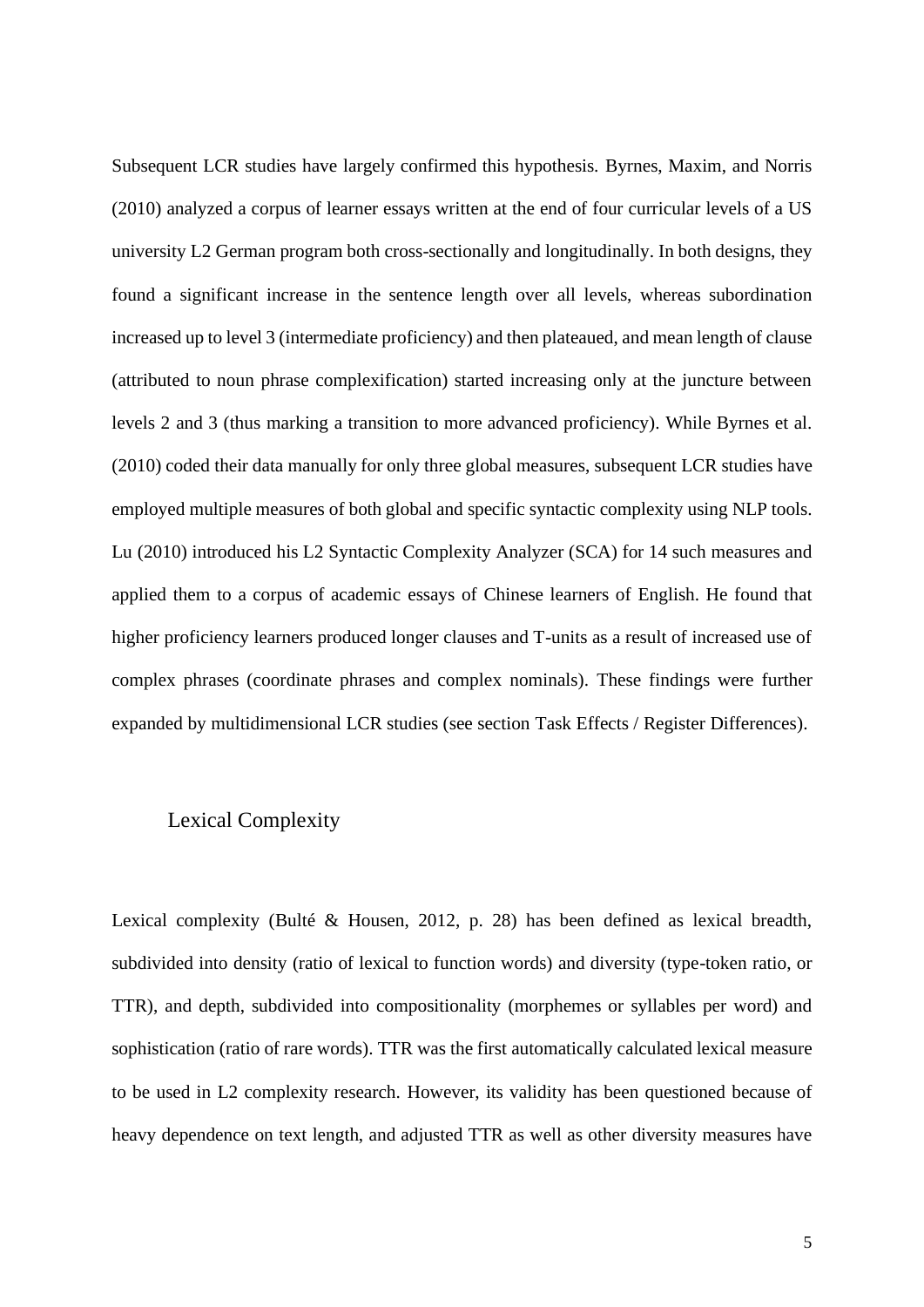been proposed instead such as the Measure of Textual Lexical Diversity (MTLD, McCarthy & Jarvis, 2010).

Gradually, with the development of NLP tools, researchers started applying a wide range of lexical measures to the study of L2 complexity. The L2 Lexical Complexity Analyzer (LCA; Lu, 2012) automatically computes 25 lexical measures. Lu (2012) applied it to a spoken L2 English (L1 Chinese) corpus and found that several measures of lexical diversity, but not density or sophistication, correlated with holistic measures of text quality. Lexical diversity measures were also stronger proficiency predictors in a cross-sectional learner corpus of L2 French and L2 English (L1 Dutch) oral narratives (De Clercq, 2015) and better short-term development indicators in L2 English written descriptive essays (Bulté & Housen, 2014) than other types of lexical measures. Furthermore, longitudinal LCR studies have shown that lexical diversity develops in a curvilinear rather than a linear fashion: a steep initial increase is followed by a gradual flattening of the curve (Daller, Turlik, & Weir, 2013; Mitchell, Tracy-Ventura, & McManus, 2017).

#### Combining syntactic and lexical measures

L2 complexity studies that combined both syntactic and lexical complexity measures generally found that "different subcomponents of syntactic and lexical complexity […] develop at a different pace" (Bulté & Housen, 2014, p. 42). In a cross-sectional study of L2 English (L1 Dutch) written narratives with 64 hand-coded complexity and accuracy measures, Verspoor, Schmid, and Xu (2012) found that significant differences between adjacent proficiency levels alternated between lexical and syntactic measures. Longitudinal studies showed similar results. Verspoor, Lowie, and van Dijk (2008) explored the writing of an advanced L2 English learner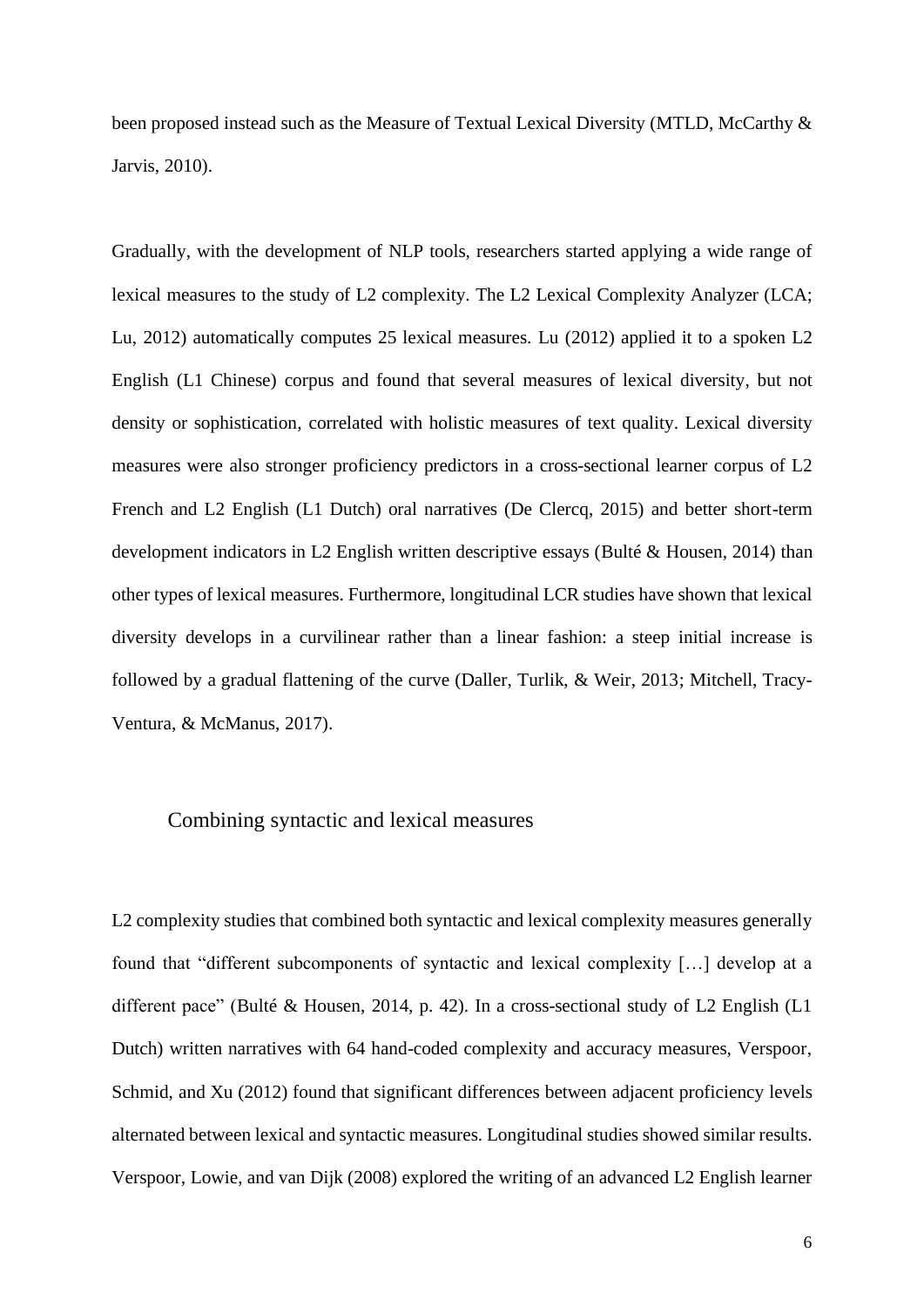over three years from the Complex Dynamic Systems Theory standpoint (see Chapter 14, this volume). They found that, despite an overall increase in global syntactic (MLS) and lexical complexity (TTR), there were considerable peaks and dips in the growth curve. Furthermore, dips in lexical complexity were accompanied by peaks in syntactic complexity and vice versa, and only at the end of the observation period did both types of measures develop in unison.

#### Morphological complexity

Investigations of morphological complexity in L2 corpora have been taken up only recently. One such study is De Clercq and Housen (2019), which is presented in the section Representative Corpora and Research. Another study is Brezina and Pallotti (2019), who built on the Morphological Complexity Index (MCI): the diversity of morphological exponents (the forms taken by lexemes to express grammatical categories and functions) in a text sample (Pallotti, 2015). Brezina and Pallotti developed an automated, web-based version of the MCI analyzer which they applied to two corpora of argumentative written texts from native and nonnative speakers of Italian and English (respectively a morphologically rich and poor language). They found that MCI varied between native and non-native speakers of Italian and was significantly lower in lower proficiency learner samples. In L2 Italian, MCI was strongly correlated with proficiency, and also showed significant correlations with other measures of complexity, such as lexical diversity and sentence length. However, when applied to a corpus of advanced L2 English learners, MCI remained constant across natives and learners, and did not correlate with other complexity measures. These results suggest that morphological L2 complexity is a function of speakers' proficiency and the specific language under investigation: for languages with a relatively simple inflectional morphology, such as English, learners will quickly reach a threshold level after which inflectional morphological diversity remains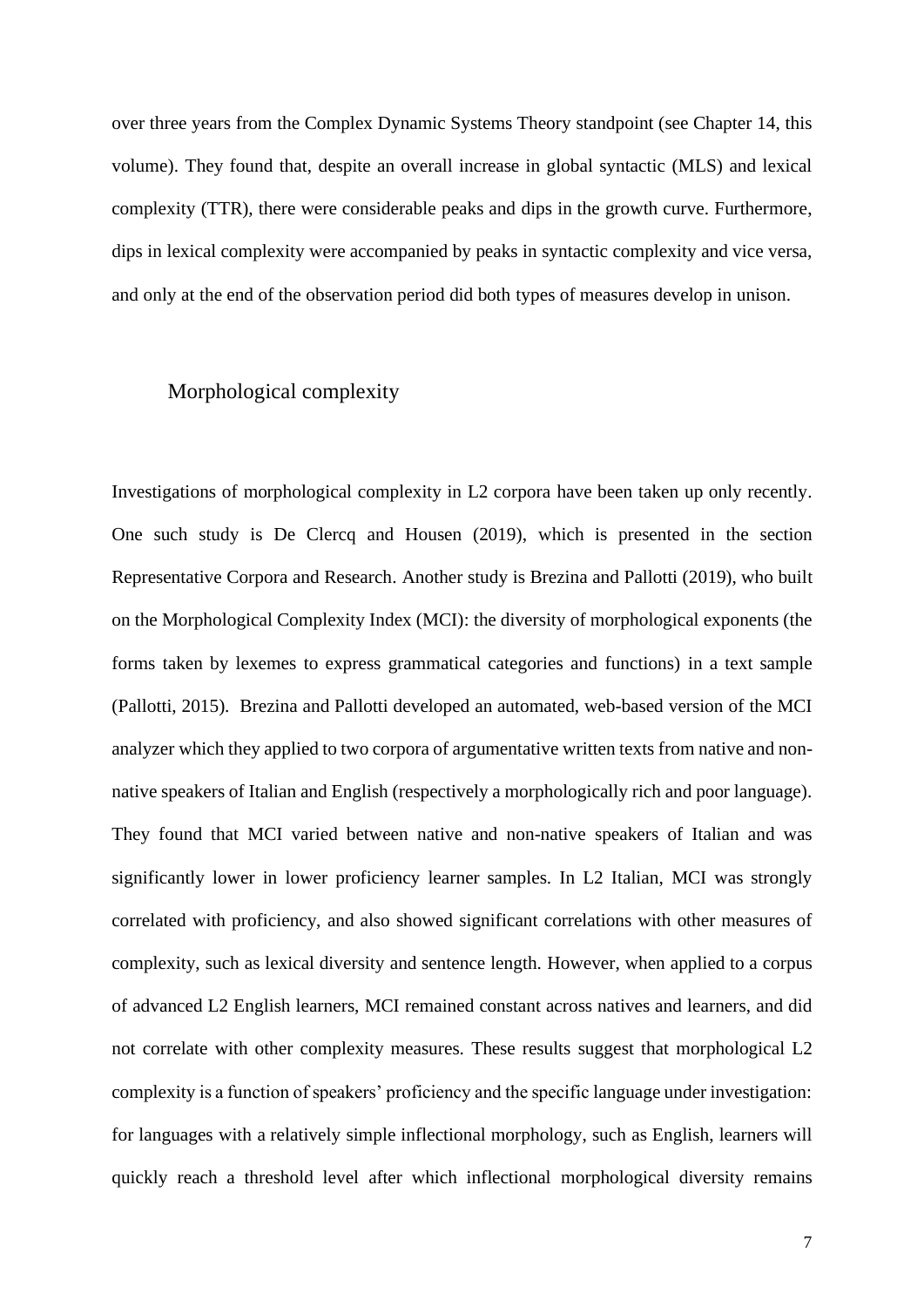constant.

#### Lexico-grammatical complexity

Whereas the studies reviewed above consider complexity measures at different linguistic levels as tapping into distinct constructs, others have assumed an integrated view of complexity as a lexico-grammatical construct. Paquot (2019) has introduced the construct of *phraseological*  complexity, operationally defined as the diversity of phraseological units in text samples (typetoken ratio of specific words co-occurring in grammatical relations, e.g., adjective + noun, verb + direct object) and the sophistication of those units (the mutual information score of these units). Paquot found that these lexico-grammatical measures reliably discriminated between upper-intermediate to advanced proficiency levels in a written L2 English corpus, unlike separate syntactic and lexical complexity measures.

Researchers working in the usage-based *construction grammar* paradigm (see Chapter 14, this volume) also argue that complexity measures should integrate both grammatical and lexical properties. Kyle (2016) and Kyle, Crossley, and Berger (2017) developed TAASSC and TAALES - automated syntactic and lexical complexity analyzers for English - that offer, in addition to traditional measures (such as ones in Lu's SCA and LCA), an impressive range of usage-based measures. What sets these measures apart from traditional ones is their interface nature: they go beyond length, frequency, and ratios of discrete syntactic and lexical elements and take into account frequency of occurrence of lexical items within specific syntactic constructions as well as strength of association between lexical items and constructions. In a series of recent studies, Kyle and colleagues applied TAASSC and TAALES to the learner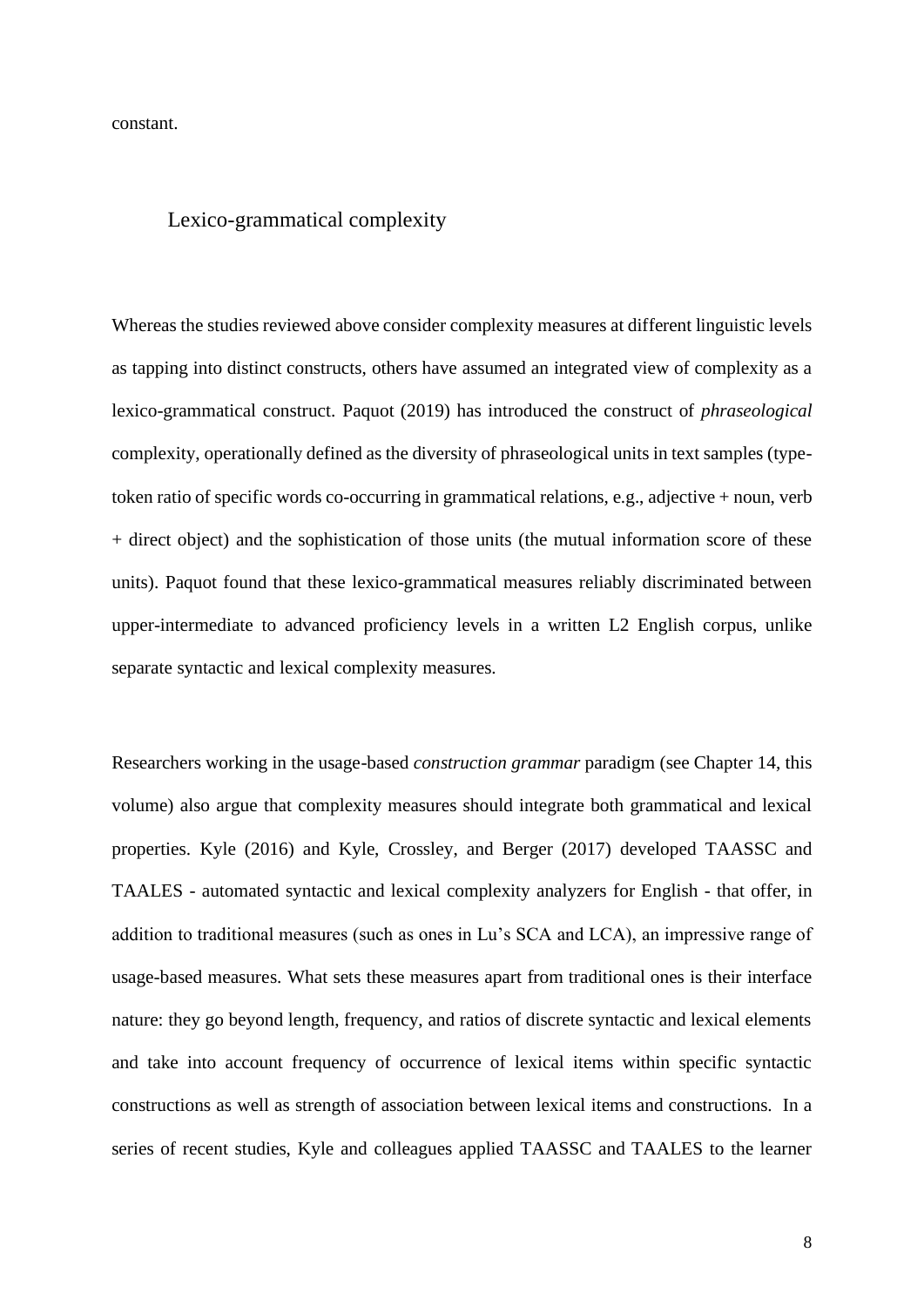corpus of TOEFL exams and found that usage-based measures, especially at the phrasal level, predicted learner writing quality better than traditional measures (Kyle & Crossley, 2018; Kim, Crossley & Kyle, 2018). These usage-based studies were in part informed by functional multidimensional approaches to corpus research reviewed in the next section.

## *Task effects*

The definition of task (not unlike complexity) has been the subject of much SLA debate that is beyond the scope of this chapter (see, e.g., Robinson, 2011; Skehan, 1998). For our purposes here, we consider task effects associated with several design features of learner language data elicitation procedures applied in L2 complexity research: *register* and *cognitive task complexity*.

#### Register differences

Register differences have been extensively studied by Biber and colleagues in their L1 corpus research spanning several decades since 1980s (Biber, 1988). Their approach was termed functional and multidimensional because it showed that multiple heterogeneous linguistic units (e.g., syntactic units, parts-of-speech, semantic word classes, lexical items) co-occur in specific registers to express certain communicative functions (see Chapter 19, this volume). A designated NLP tool, the *Biber Tagger* (Biber, 1988, see also Nini, 2014), was developed for annotating corpora for a wide range of these features. As far as linguistic complexity is concerned, the researchers have argued that its nature depends on the register: e.g., longer phrases and sentences are needed to express arguments, whereas multiple and varied subordinate clauses are needed in narration (e.g., Biber & Gray, 2010). Based on these findings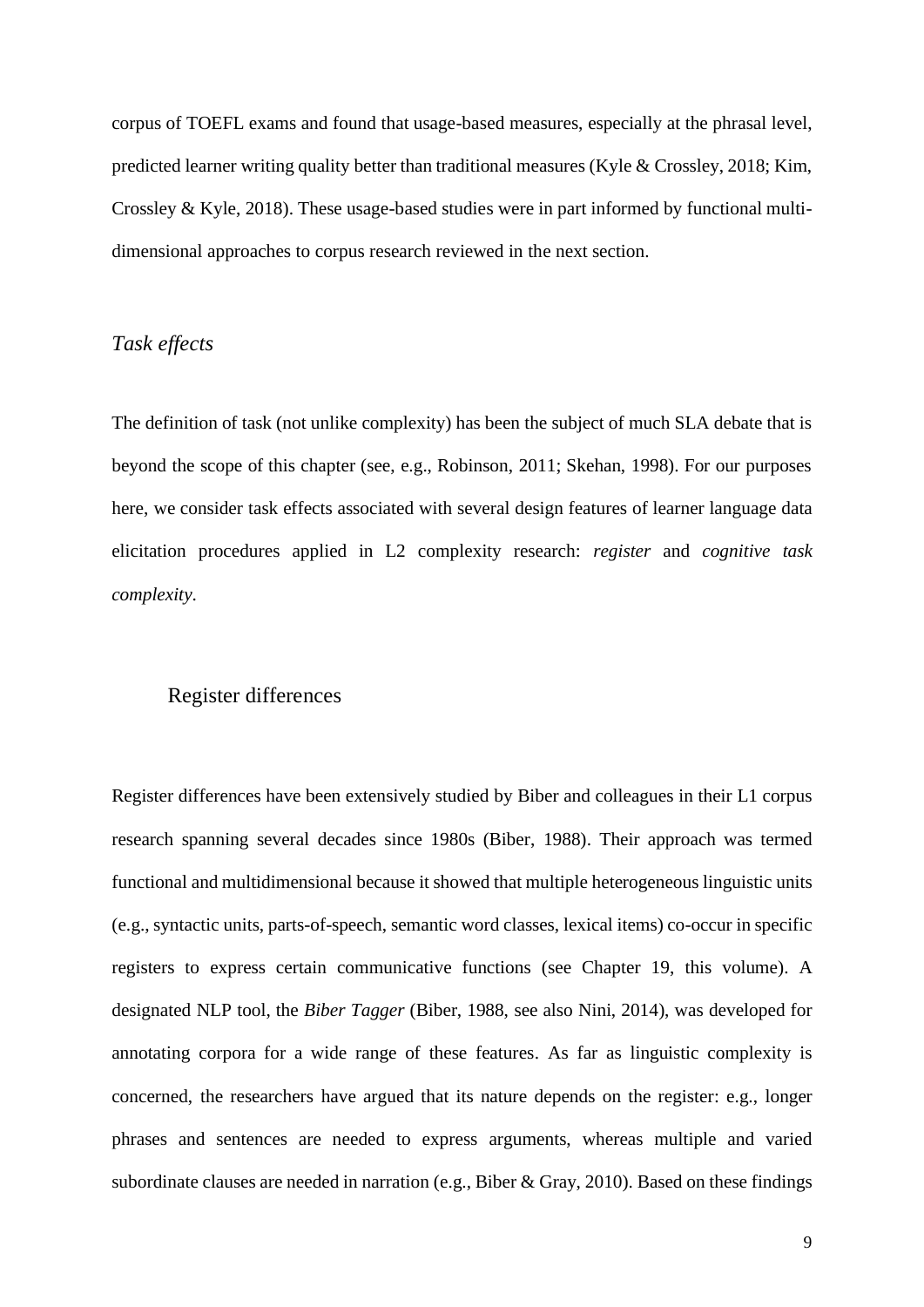from L1 English corpora, Biber, Gray, and Poonpon (2011) also hypothesized that L2 writing should exhibit spoken complexity features at beginning proficiency levels and written complexity features at later stages (which was in line with SLA studies like Norris & Ortega, 2009, discussed in 2.2.1 above). This assumption was confirmed by Taguchi, Crawford, and Wetzel (2013) and Parkinson and Musgrave (2014), who found more noun modifiers and fewer dependent clauses in the writing of more proficient L2 English learners. Biber, Gray, and Staples (2016) explored the corpus of spoken and written TOEFL exam productions and found that not only mode and register but also L2 proficiency were robust predictors of two sets of lexico-grammatical features, one characterizing the orate and the other the literate dimension. For example, written texts, informational summaries, and higher-rated texts had more nouns, nominalizations, and noun phrase modifiers; whereas spoken texts, personal accounts, and lower-rated texts had more finite adverbial clauses and adverbs. Yoon and Polio (2017) found similar register-related effects in a written ESL corpus: namely, MLS and phrasal complexity was higher in argumentative than in narrative essays. Furthermore, lexical sophistication and richness was higher in argumentative essays, whereas lexical diversity was higher in narrative essays.

## Cognitive task complexity

The effects of cognitive task complexity (Robinson, 2011; Skehan, 1998) on the complexity of language production have received considerable attention in Task-Based Language Teaching (TBLT) SLA studies (e.g., Ellis, 2005; Kuiken & Vedder, 2012; Lambert & Kormos, 2014; Révész, Kourtali & Mazgutova, 2017; Vasylets, Gilabert & Manchón, 2017). Collectively, this research indicated that cognitively more complex tasks (in terms of reasoning demands made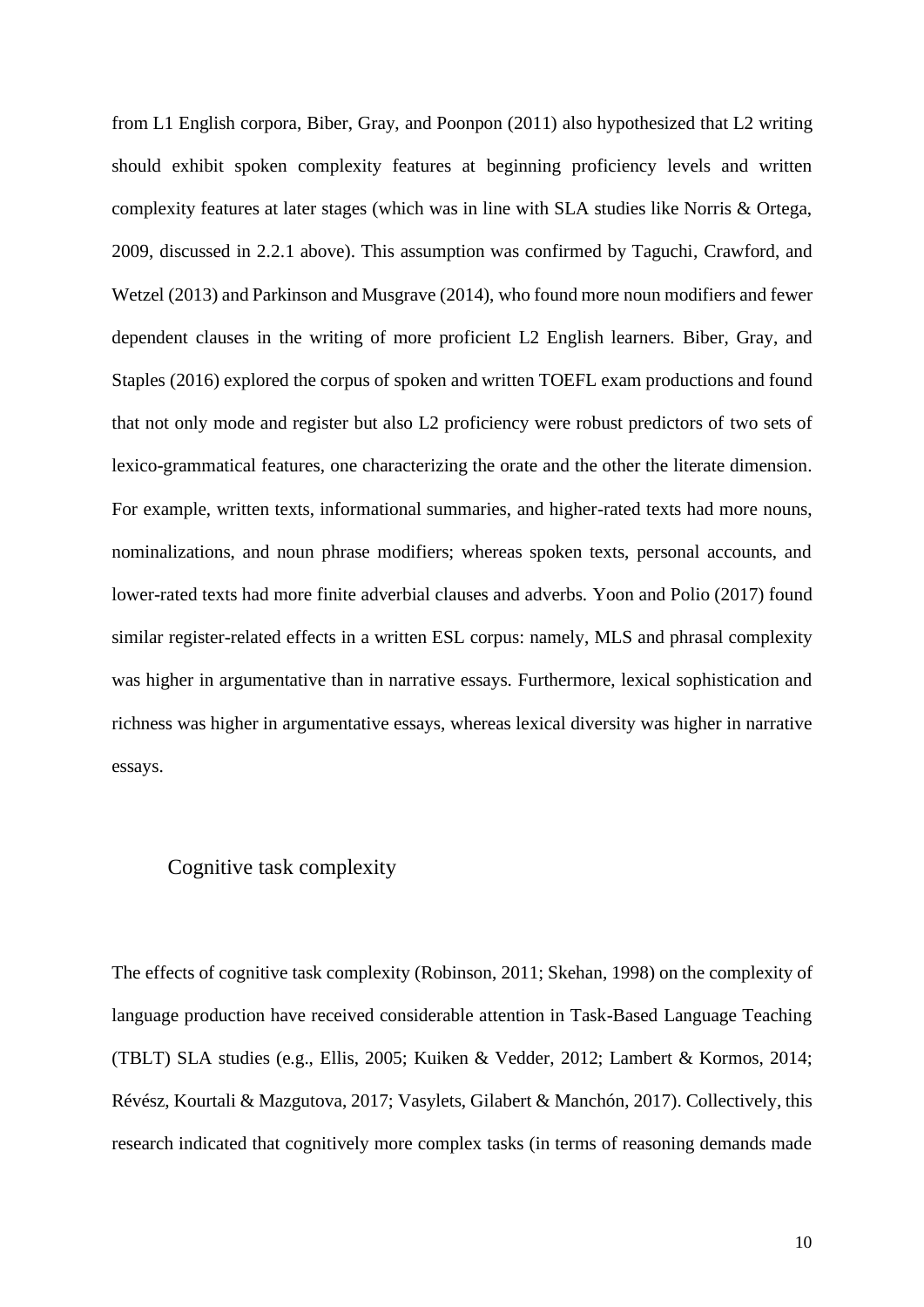on the learner), written tasks, and tasks that allow for pre-task or online planning tend to result in syntactically and lexically more complex language (e.g., more subordination, longer clauses and sentences, more diverse and sophisticated vocabulary). On the other hand, some results were inconsistent across studies, as shown in Bulté and Housen's (2012) review of 40 TBLT studies on complexity.

Until recently, there has been little overlap between TBLT research and LCR because data elicitation tasks in the available larger learner corpora have not been differentiated by nuanced task complexity conditions (Alexopoulou, Michel, Murakami & Meurers, 2017). Alexopoulou et al. (2017) classified essay prompts in the EFCAMDAT corpus from three registers *post hoc* according to the level of cognitive load each task imposed on the learner. They found the register effect to be stronger than the cognitive load effect: i.e., complexity values were similar within one register for both the simple and difficult prompt. More specifically, the authors found that narratives were more complex than descriptions based on three global syntactic complexity measures (MLS, MLC, C/TU) and the MTLD (lexical measure).

#### *L1 and L2 effects*

Most L2 complexity studies reviewed above have been conducted on ESL learner productions with only a few representatives from different L1s which made it impossible to explore L1 and L2 effects. Crossley and McNamara (2012) was one of the first LCR studies that focused on the L1 variable. They found that lexical complexity measures were the strongest predictor for L1 identification, but that syntactic phrasal complexity also distinguished between four L1 groups from the ICLE corpus. Lu and Ai (2015) conducted a comparative study on a larger scale and found that all 14 syntactic measures from Lu's SCA tool reliably discriminated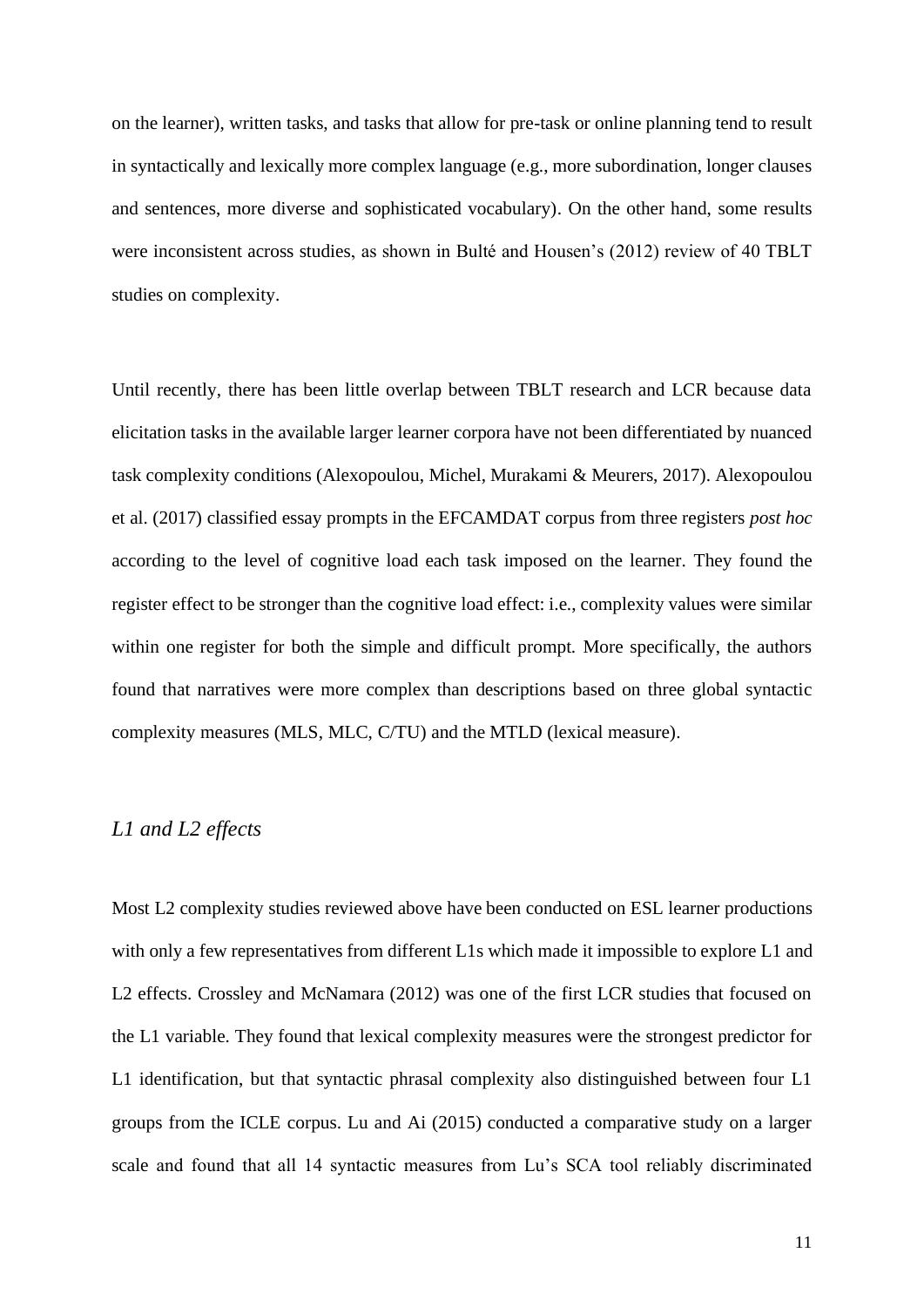among ICLE essays from seven L1 groups as well as L1 English essays. Research of the L2 effect also shows that complexity develops differently in the acquisition of different languages (see Housen, De Clercq, Kuiken & Vedder, 2019). Future LCR studies are needed that would tie L1 and L2 effects on complexity to differences in linguistic typology (Miestamo, 2008).

## **Main research methods**

#### *Methods*

As can be inferred from the review above, learner corpus complexity research has typically been quantitative in nature. Most studies have been cross-sectional, although a recent trend toward more longitudinal research can be observed. Early L2 complexity studies have applied t-tests and ANOVAs to compare cross-sections of L2 data, as was typical of SLA research in general. More recently, there has been a gradual shift in both SLA and LCR to multifactorial methods (see Chapters 9 and 10, this volume, for more information). For example, Biber et al. (2016) used a factor analysis with General Linear Models to group complexity features and to explore which independent variables (mode, register, proficiency) predicted co-occurrence of these features. Kim et al. (2018) used a Principal Component Analysis to cluster complexity measures that were highly correlated with each other into groups and to then reduce the variables to a smaller set of derived variables. In a longitudinal study, Chan, Verspoor and Vahtrick (2015) applied the Hidden Markov Model to explore the development of complexity in L2 speech and writing of two identical twins. With the help of this non-linear method, the authors found that values for specific complexity measures changed dynamically and that developmental paths of the twins differed drastically (contrary to expectations).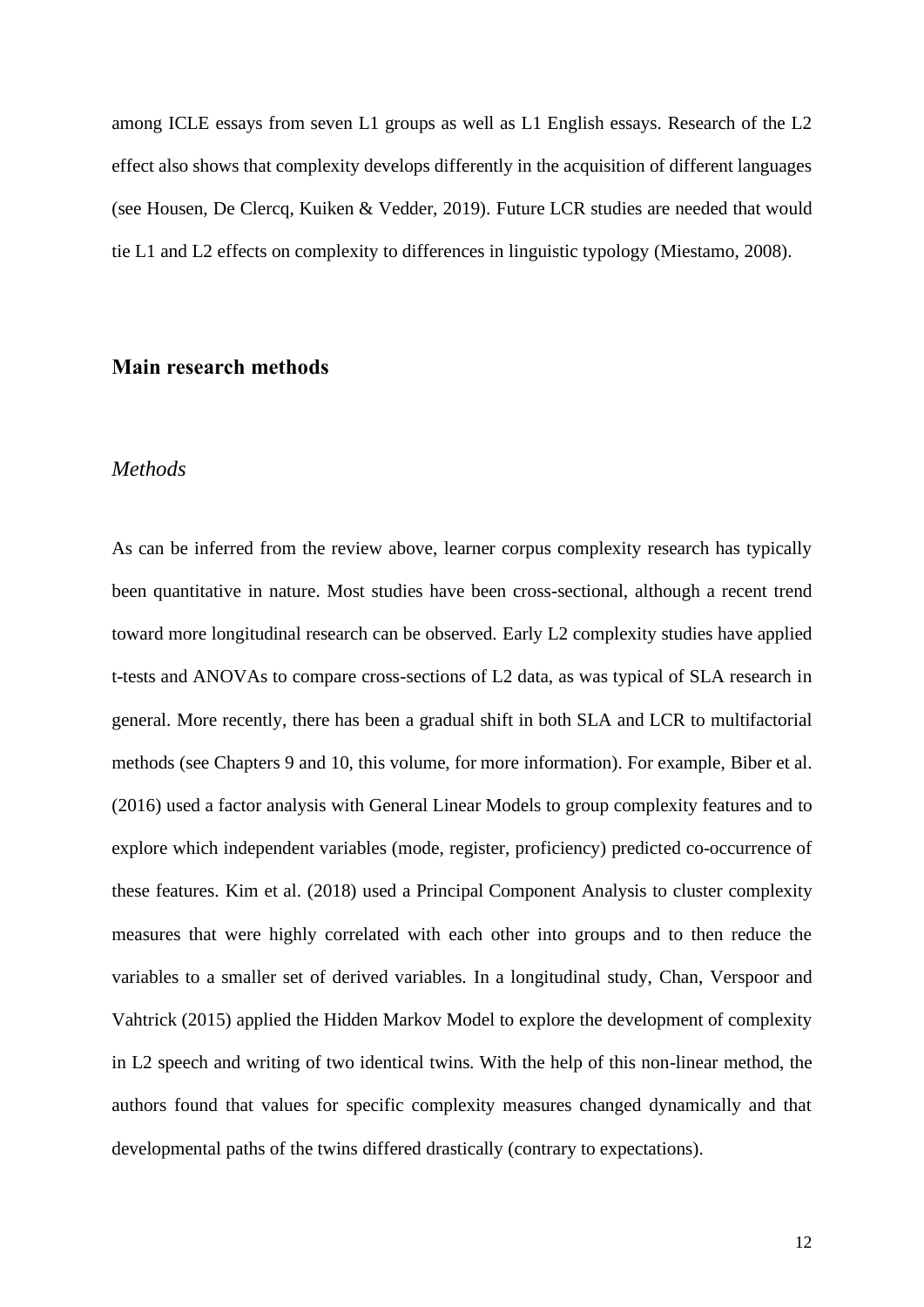### *Tools*

One distinctive characteristic of LCR is the use of NLP tools (Meurers & Dickinson, 2017) for extracting and computing frequencies of linguistic features. The number and variety of these features has been growing exponentially, as reflected in Table 1. The use of some tools requires considerable computational expertise while others, especially more recent ones, can be used by a regular "teacher, textbook writer, or second language acquisition researcher" due to their "user-friendly interface and visualization features" (Chen & Meurers, 2016, pp. 113-114). It is important to note that, like other NLP tools, complexity analyzers have originally been developed for and trained on texts produced by native speakers, but many have also been applied to learner texts. The accuracy of NLP tools for learner data (i.e., non-standard language data) has been a subject of debate, and complexity analyzers are no exception. For example, while MLS or MLTU can be fairly reliably calculated in learner written texts, lexical diversity ratios may be inflated due to spelling errors or the number of subordinate clauses miscalculated due to lexical or syntactic errors (Meurers & Dickinson, 2017). In a much-needed study of reliability and validity of complexity analyzers, Polio and Yoon (2018) explored the SCA (Lu, 2010) and Coh-Metrix (McNamara, Graesser, McCarthy & Cai, 2014) tools. They found that the majority of syntactic complexity measures in both tools served as reliable and valid identifiers of register differences in L2 written data, although some measures were not transparent and consistent. Automatic coding and analysis problems are augmented in the case of spoken learner data, which, depending on the transcription format used, typically need to undergo multiple steps of preliminary data segmentation and 'cleaning'.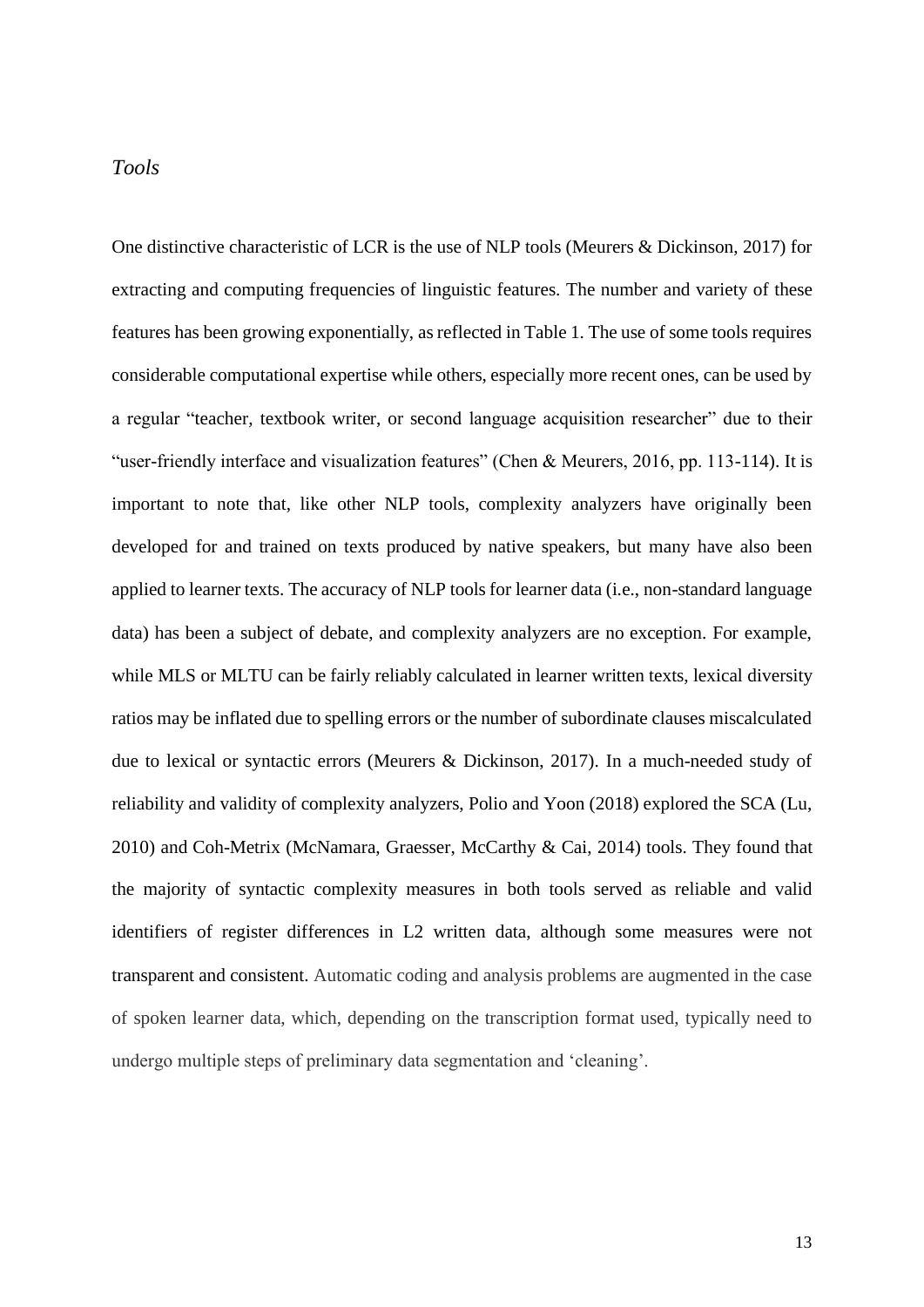Table 1. List of automated tools for text complexity analysis in chronological order of publication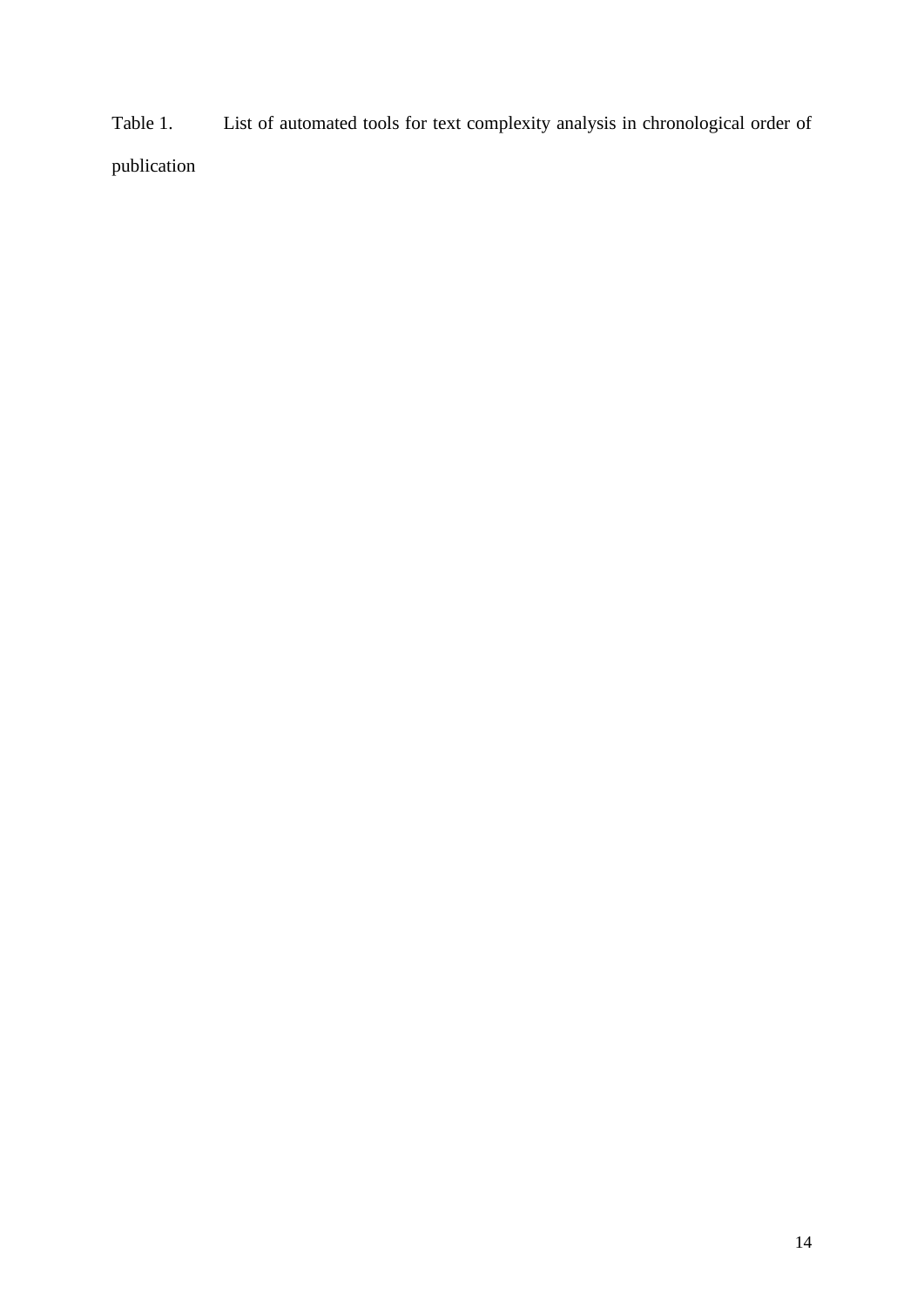| <b>Title</b> | Website                      | <b>Target</b>       | <b>Complexity</b>     | Reference    |
|--------------|------------------------------|---------------------|-----------------------|--------------|
|              |                              | language(s)         | features              |              |
| Computeriz   | https://talkbank.org         | English,<br>French, | Some basic lexical    | MacWhinn     |
| ed           |                              | German              | syntactic<br>and      | ey (2000)    |
| Language     |                              |                     | VOCD,<br>(TTR,        |              |
| Analysis     |                              |                     | MLT, MLU)             |              |
| (CLAN)       |                              |                     |                       |              |
| The          | http://www.lextutor.ca       | English, French     | Lexical rarity<br>(a) | Cobb<br>(n.  |
| Compleat     |                              |                     | sophistication        | $d.$ )       |
| Lexical      |                              |                     | measure)              |              |
| Tutor        |                              |                     |                       |              |
| Text         | http://textinspector.com     | English             | Lexical diversity     | Bax $(n, d)$ |
| Inspector    |                              |                     |                       |              |
| L2           | http://www.personal.psu.edu/ | English             | 14 syntactic          | Lu $(2010)$  |
| Syntactic    | xxl13/downloads/l2sca.html   |                     |                       |              |
| Complexity   |                              |                     |                       |              |
| Analyzer     |                              |                     |                       |              |
| Lexical      | http://www.personal.psu.edu/ | English             | 25 lexical            | Lu (2012)    |
| Complexity   | xxl13/downloads/lca.html     |                     |                       |              |
| Analyzer     |                              |                     |                       |              |
| Coh-Metrix   | http://cohmetrix.com         | English             | $100+$<br>lexico-     | McNamara     |
|              |                              |                     | grammatical           | al.<br>et    |
|              |                              |                     |                       | (2014)       |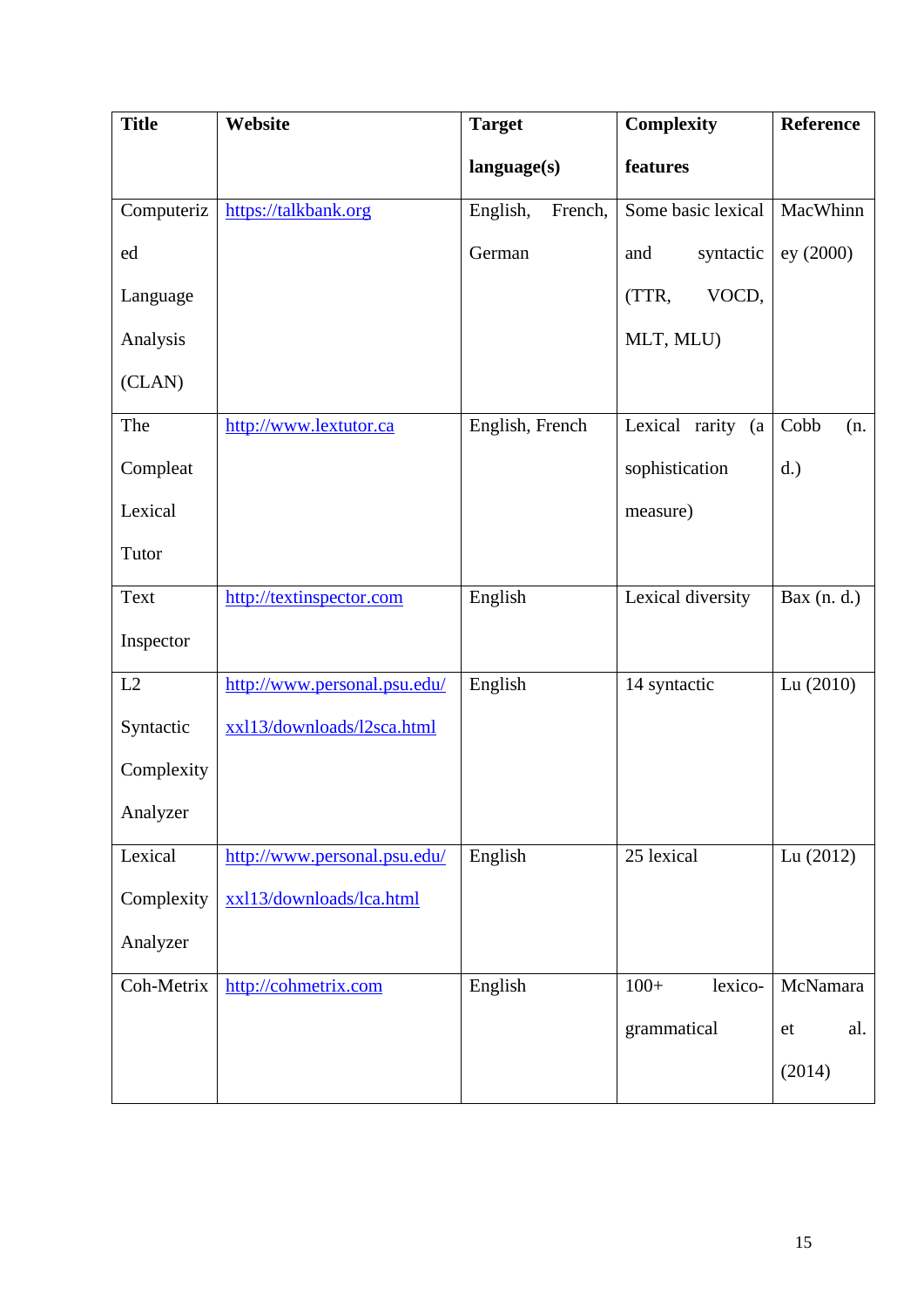| T-Scan       | https://github.com/proycon/ts  | Dutch              | lexical, syntactic,  | Pander         |
|--------------|--------------------------------|--------------------|----------------------|----------------|
|              | can                            |                    | morphological        | Maat et al.    |
|              |                                |                    |                      | (2014)         |
| Multidimen   | https://sites.google.com/site/ | English            | Multiple<br>lexico-  | Nini           |
| sional       | multidimensionaltagger/        |                    | grammatical,         | (2014)         |
| Analysis     |                                |                    | based<br>Biber<br>on |                |
| Tagger       |                                |                    | (1988)               |                |
| Lancaster    | http://corpora.lancs.ac.uk/voc | English            | Lexical<br>diversity | <b>Brezina</b> |
| Vocab        | ab/index.php                   |                    | and rarity           | and            |
| Analysis     |                                |                    |                      | Gablasova      |
| <b>Tool</b>  |                                |                    |                      | (2015)         |
| (LancsLex)   |                                |                    |                      |                |
| CorpusExp    | http://corpusexplorer.de       | German             | 45 lexical           | Rüdiger        |
| lorer        |                                |                    |                      | (2016)         |
| Tool for the | https://www.linguisticanalysis | English            | Multiple<br>lexico-  | Kyle           |
| Automatic    | tools.org/taassc.html          |                    | grammatical          | (2016)         |
| Analysis of  |                                |                    |                      |                |
| Syntactic    |                                |                    |                      |                |
| Sophisticati |                                |                    |                      |                |
| and<br>on    |                                |                    |                      |                |
| Complexity   |                                |                    |                      |                |
| (TAASSC)     |                                |                    |                      |                |
| Common       | http://www.ctapweb.com/hom     | English<br>(German | 170+ lexical and     | Chen<br>and    |
| Text         | e.html                         | in development)    | syntactic            | Meurers        |
| Analysis     |                                |                    |                      | (2016)         |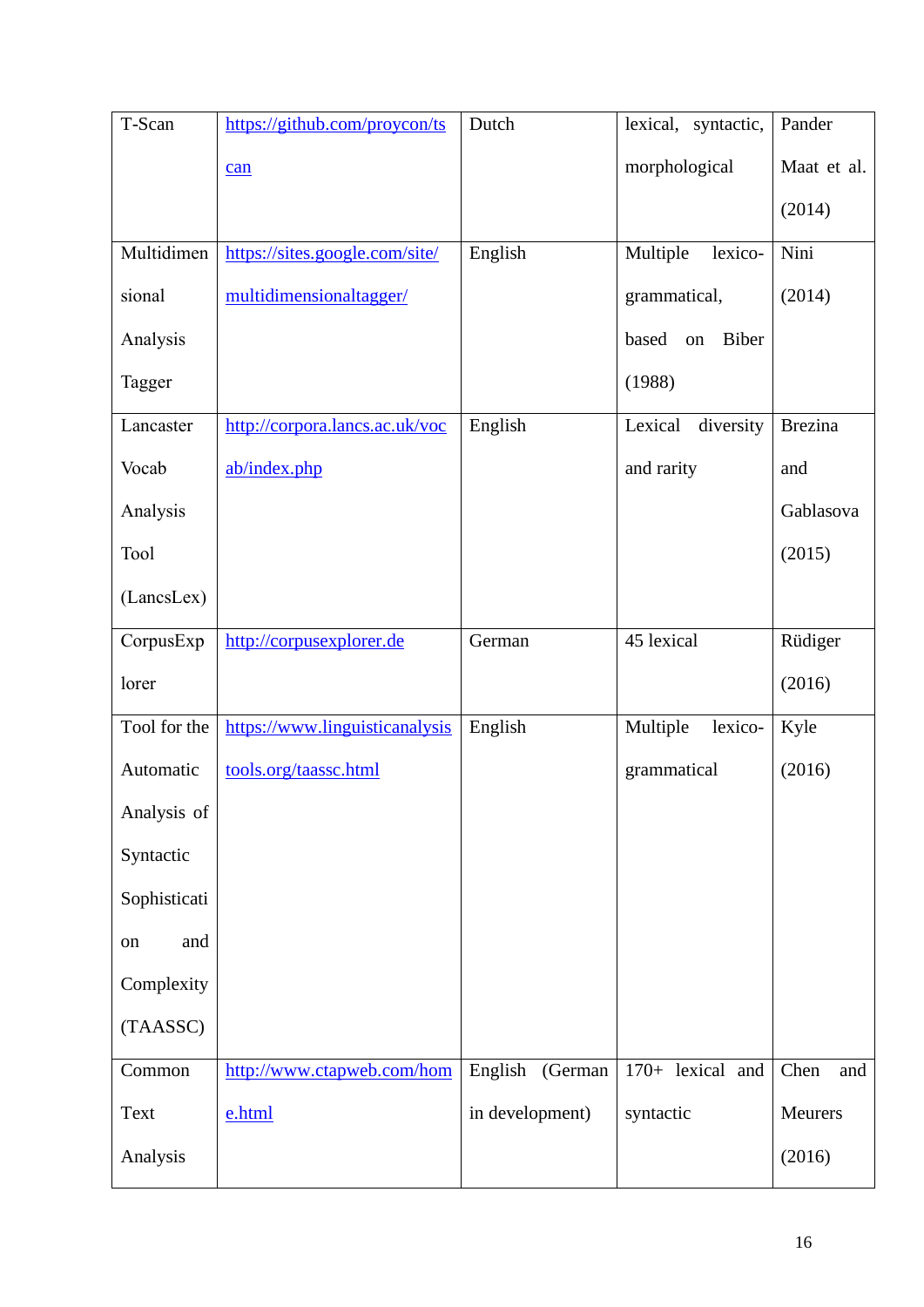| Platform     |                                |                     |                |                |
|--------------|--------------------------------|---------------------|----------------|----------------|
| (CTAP)       |                                |                     |                |                |
| Tool for the | https://www.linguisticanalysis | English             | $400+$ lexical | Kyle et al.    |
| Automatic    | tools.org/taales.html          |                     |                | (2017)         |
| Analysis of  |                                |                     |                |                |
| Lexical      |                                |                     |                |                |
| Sophisticati |                                |                     |                |                |
| on           |                                |                     |                |                |
| (TAALES)     |                                |                     |                |                |
| Morpho       | http://corpora.lancs.ac.uk/voc | English and Italian | Morphological  | <b>Brezina</b> |
| complexity   | ab/analyse morph.php           | (French, German,    | (one index)    | and Pallotti   |
| tool         |                                | in<br>Spanish       |                | (2019)         |
|              |                                | development)        |                |                |

# **Representative corpora and research**

Most research reviewed above was conducted on written L2 English data. To highlight some other corpora and associated studies, this section presents an L2 German corpus and a spoken corpus of three L2s - English, French, and Dutch – that have been analyzed in terms of linguistic complexity.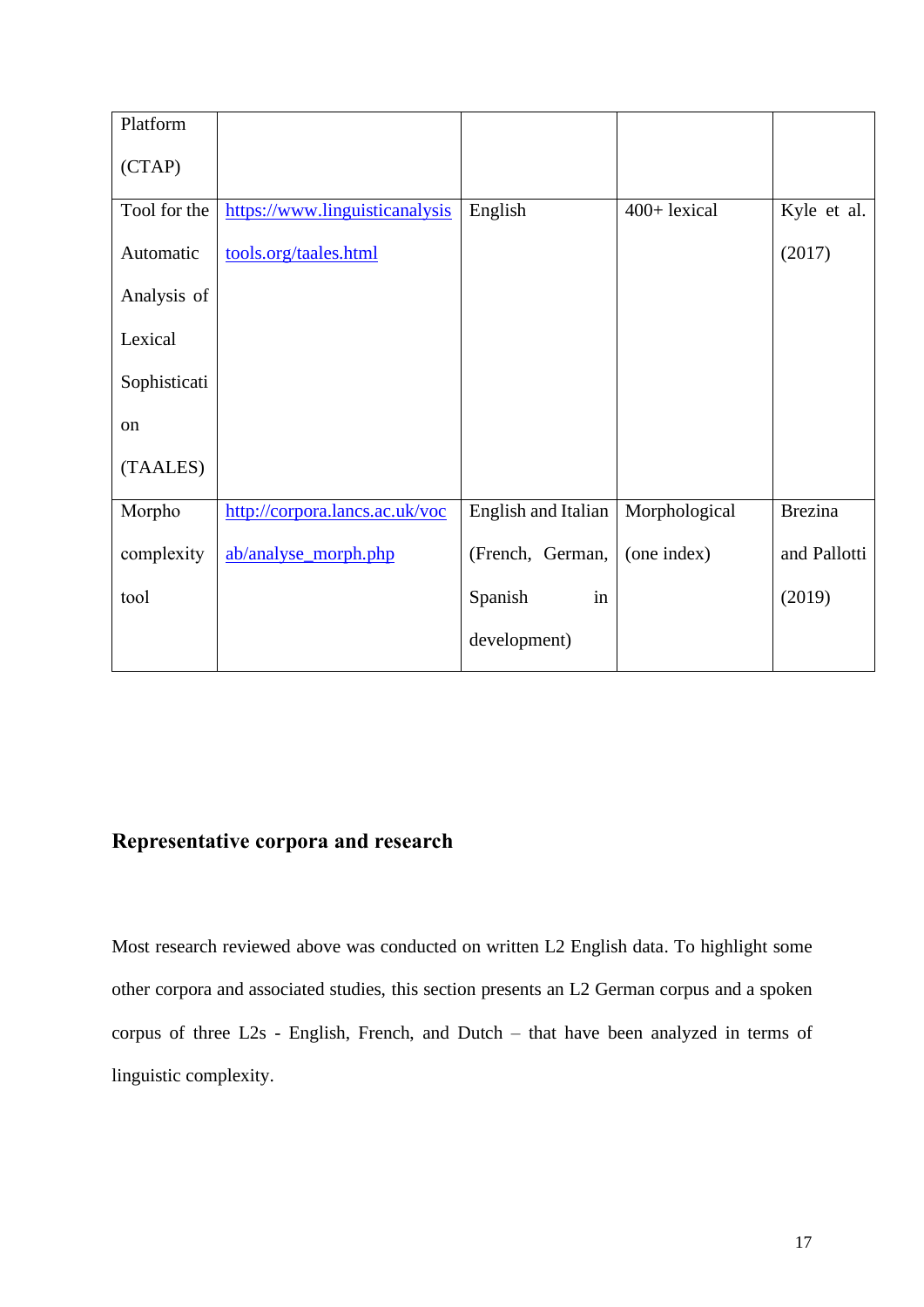# *Falko (FehlerAnnotiertes LernerKOrpus): an error-annotated learner corpus of German as a Foreign Language*

Falko is available with free and open access on the website maintained by the corpus linguistics team at the Humboldt University Berlin [\(https://www.linguistik.hu](https://www.linguistik.hu-berlin.de/de/institut/professuren/korpuslinguistik/forschung/falko)[berlin.de/de/institut/professuren/korpuslinguistik/forschung/falko\)](https://www.linguistik.hu-berlin.de/de/institut/professuren/korpuslinguistik/forschung/falko). Falko consists of several German as a Foreign Language subcorpora, all of them comprising academic essays written by learners of German at different universities around the world. What sets Falko apart from other error-annotated learner corpora (e.g., ICLE) is that its texts are annotated on multiple layers including the so-called "target hypotheses", or explicit corrections of learner errors by annotators. This unique feature of Falko allows for analyzing learner language complexity separately from accuracy. To illustrate this, we review an L2 complexity study conducted on KANDEL (Kansas Developmental Learner corpus; Vyatkina, 2016). KANDEL is a Falko subcorpus that comprises short essays collected at dense time intervals from American learners of German as they progressed from no or minimal L2 proficiency to intermediate proficiency over two years of instructed collegiate study.

Vyatkina, Hirschmann, and Golcher (2015) explored KANDEL for the development of a specific type of syntactic complexity, operationally defined as syntactic modification. Modifiers were defined as optional elements that attach to the heads of noun phrases, verb phrases, or sentences. To find surface proxies for modifiers, the corpus was searched for POS tags for attributively and predicatively used adjectives, ordinal numerals, adverbs, subordinating conjunctions, and relative pronouns. However, automated POS-tagging was not applied to raw texts here because many spelling and grammatical mistakes made by beginning learners were expected to lead to many tagger errors. Instead, the "Target Hypothesis 1"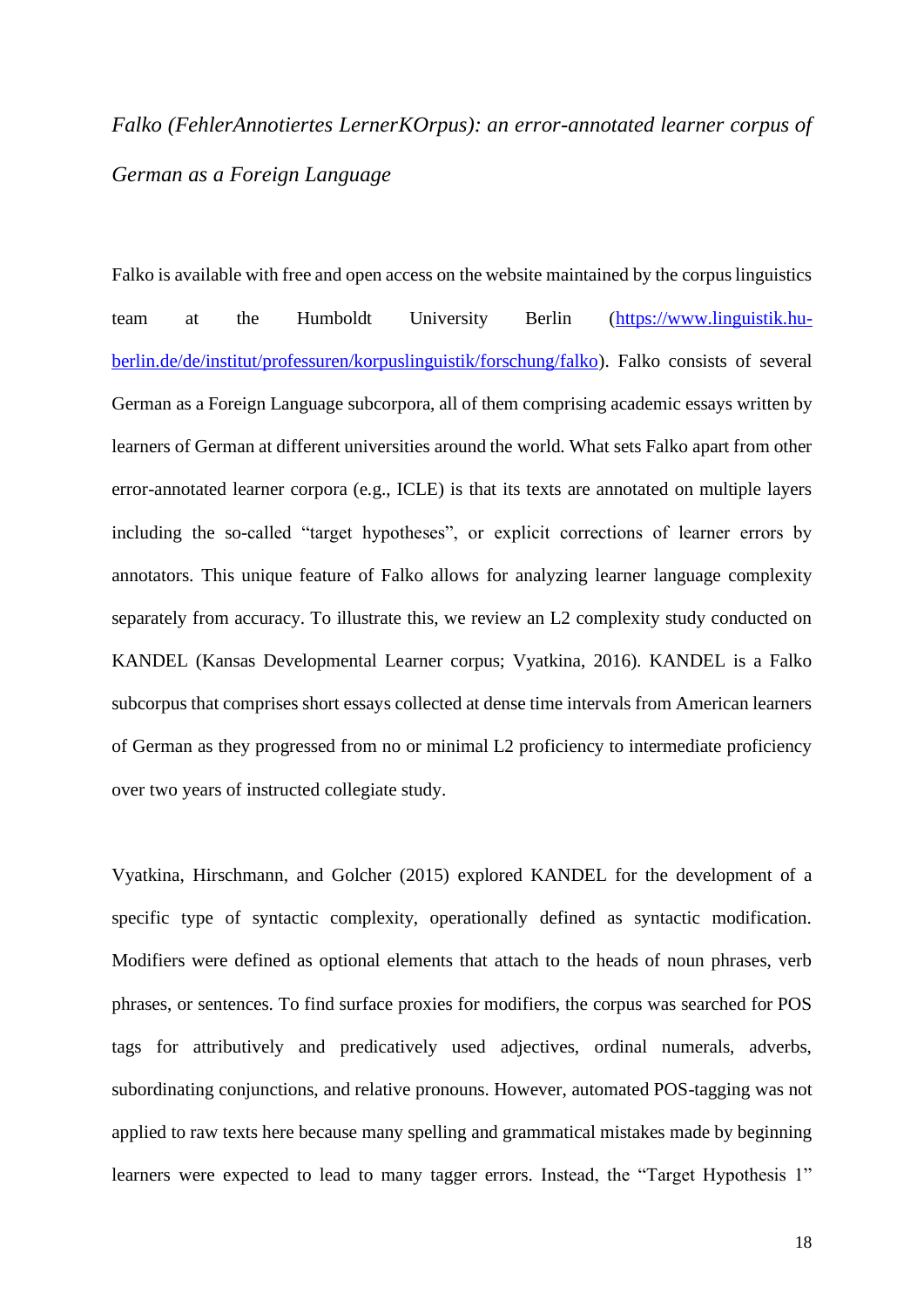annotation layer and its automatically assigned POS-tags were used. These annotations contain minimal corrections of spelling and morpho-syntactic errors to form a grammatical German sentence, while keeping it as close to the original surface structure as possible and leaving semantic, pragmatic, and discourse errors uncorrected (Lüdeling & Hirschmann, 2015).

The study found that learners started using syntactic modification from their very first essay written in German, but the frequencies of different modifiers changed as they progressed in their studies. In particular, the increase in more structurally complex (inflected, clausal) modifiers was accompanied by a decrease in less complex modifiers. Furthermore, the growth trends were not linear but curvilinear, with smoother or abrupt curves for different measures. Finally, instruction did not appear to cause the onset of development or to change its direction but instead to modulate growth curves.

# *Brussels Instructed Language Learner Corpus (BILLC) and the cross-linguistic development of L2 complexity*

The Brussels Instructed Language Learner Corpus (BILLC) consists of oral and written L2 English, French and Dutch production data, collected both cross-sectionally and longitudinally, from L2 learners from a range of L1 backgrounds (mainly Dutch, French, English, Italian, and German), age levels (child, adolescent and adult learners) and learning contexts (traditional foreign-language classrooms, CLIL/immersion, European School). This multilingual corpus contains narrative, descriptive, and argumentative texts. The data have been transcribed in the CHAT format (MacWhinney, 2000), segmented into clausal units, and parts of the corpus were error and/or POS annotated. BILLC will be freely online accessible via a Vrije Universiteit Brussel server in the foreseeable future. Studies that have used this corpus for complexity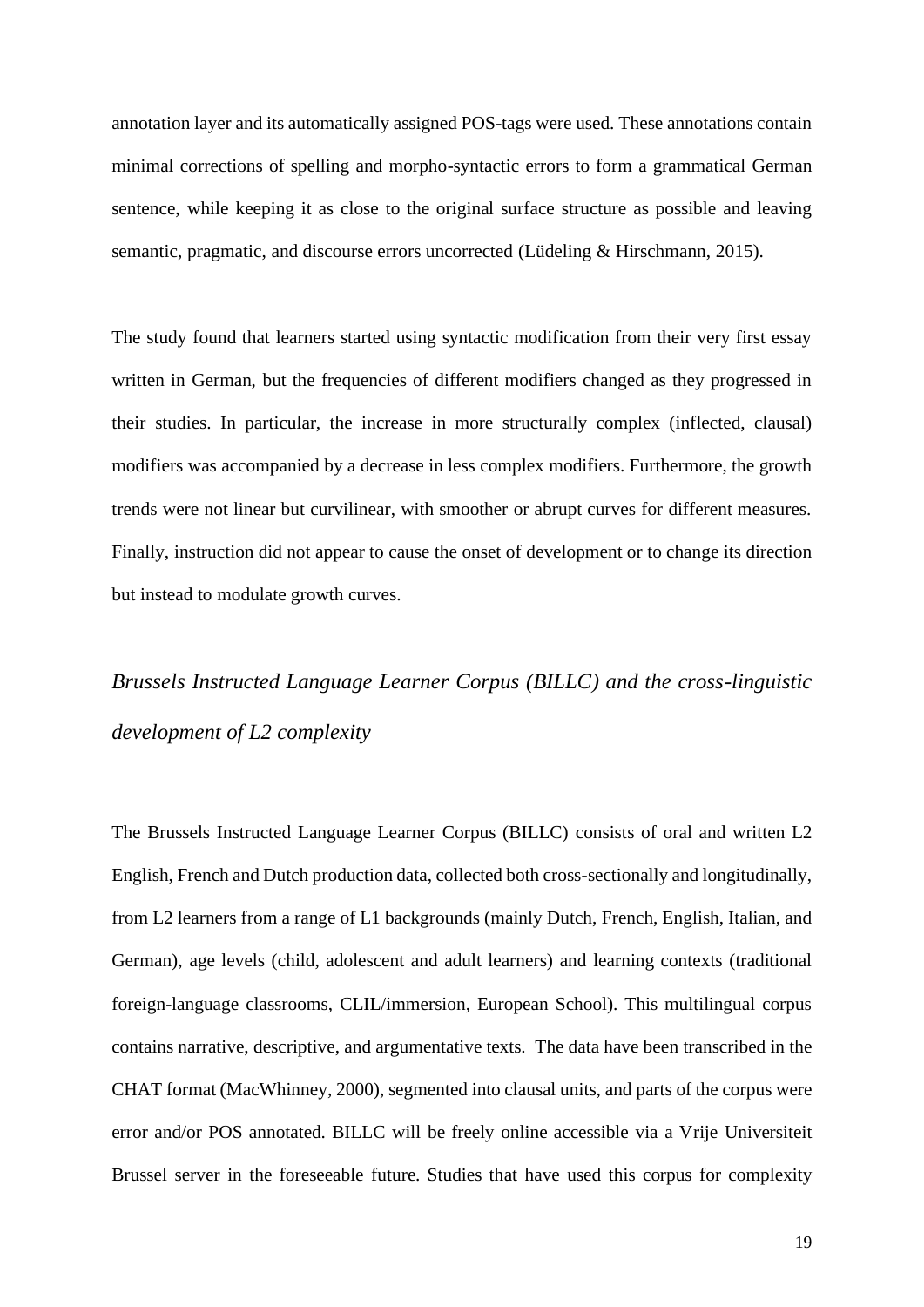analyses were carried out on a parallel bilingual subcorpus of 100 L2 French and 100 L2 English oral narratives representing four different proficiency levels and collected crosssectionally from Dutch-speaking 12-18-year-old students learning these two L2s in the Flemish education system. Data from matched native speakers of French and English served as benchmarks for the complexity analyses. De Clercq (2015) and De Clercq and Housen (2017) focused on lexical complexity and syntactic complexity, respectively (see section Core Issues and Topics). De Clercq and Housen (2019) focused on morphological complexity: this study will be reviewed here as an illustration.

De Clercq and Housen (2019) examined how and when cross-linguistic differences in the complexity of morphological systems surface in oral L2 productions and to what extent measures of morphological complexity can function as cross-linguistically reliable indices of linguistic development. Additionally, the study compared three recently proposed measures that operationalize the notion of complexity in different ways: the Morphological Complexity Index (MCI; Pallotti, 2015), the Types per Family index (T/F-I; Horst & Collins, 2006), and the measure of Inflectional Diversity (ID; Malvern, Chipere, Richards, & Durán, 2004). While all three measures operationalize complexity as diversity, they differ considerably in scope and in their mathematical operationalization. The study aimed at verifying whether these measures function more effectively as metrics of development in French, a morphologically richer language, than in English, a morphologically poorer language. All three measures were found to increase stronger and more significantly across the four proficiency levels in French than in English. Contrary to expectations, learners in both languages eventually reached native speaker levels of morphological diversity, although at lower proficiency levels in English than in French.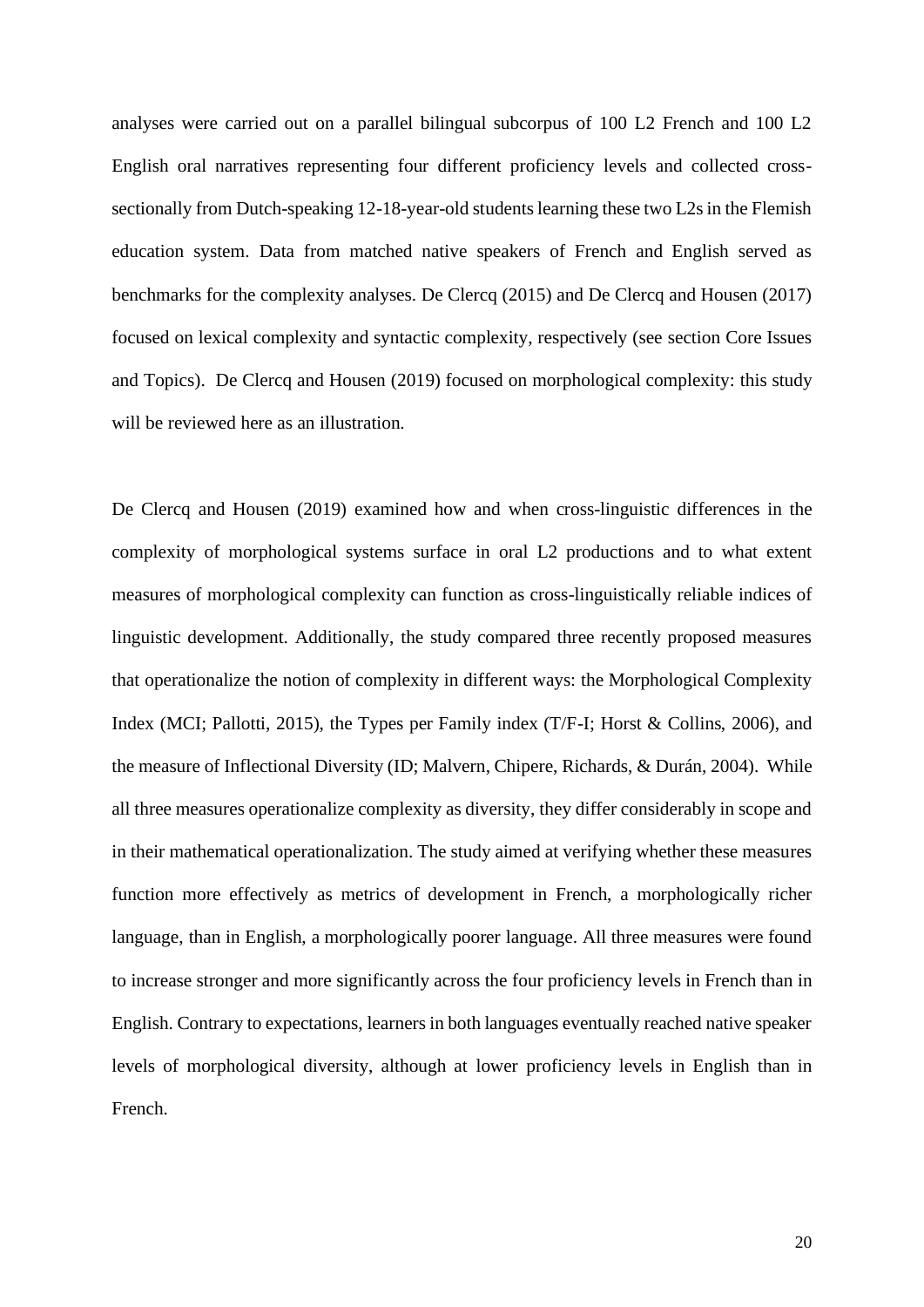When comparing the findings of the three measures, considerable differences in attained levels of morphological complexity were found. The range of scores and developmental trends for the ID and MCI measures were the most similar for both target languages, although MCI scores covered a more comparable range in English and French, while scores for ID were overall higher in the French data than in the English data. The scores obtained by the TF-I differed from the other two measures and indicated few differences across proficiency levels and languages. The authors conclude that MCI seems to be best suited for corpora similar to BILLC, especially because it works for shorter texts with a low ratio of word forms to lemmas.

## **Future directions**

This chapter has highlighted the need for further conceptual clarification and operational refinement of L2 complexity constructs, reliable and valid corpus annotation, and automated retrieval of non-redundant measures. First, existing measures need to be evaluated for their capacity to validly and reliably assess complexity of relatively small text samples, which are typical of L2 data and L2 corpora. Many learner corpora may now be sufficiently large (in terms of the total number of words they contain) but they are frequently made up of short text samples (e.g. only 50-500 words long or even shorter), which detracts from the reliability and the usability of many of the currently available complexity measures. This specific issue of data 'scarcity' in LCR needs to be addressed. On the other hand, LCR is uniquely positioned to take advantage of big data and associated research methods. An example of how large corpora can be used for comparative LCR purposes is Alexopoulou et al. (2017) described in the section Core Issues and Topics. Furthermore, in order to better understand the cross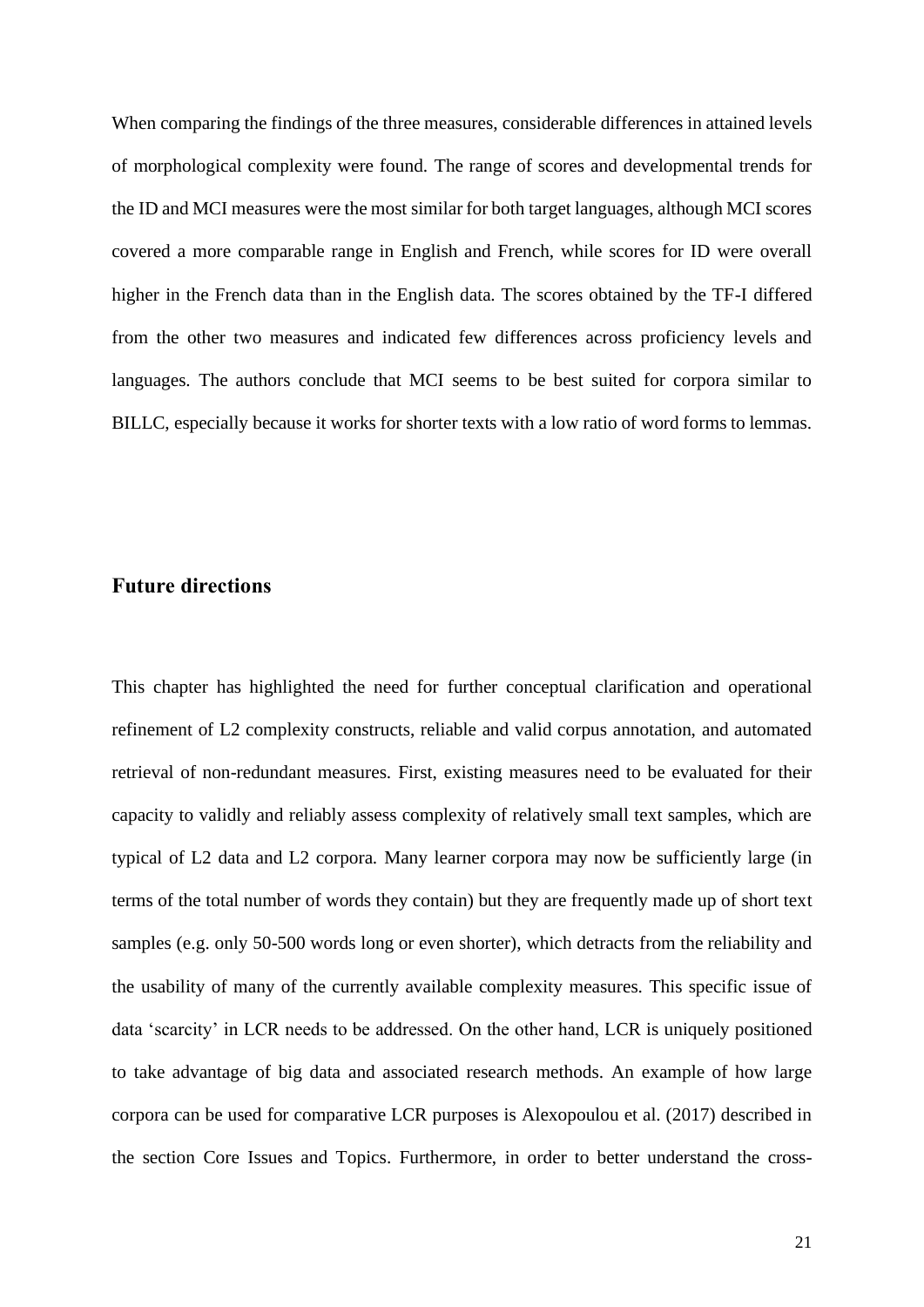linguistic manifestations of complexity in the course of L2 development, there is a need for massive parallel (or multilingual) learner corpora and computational tools for their analysis. Such massive parallel corpora are now being compiled in language typology research (Cysouw & Wälchli, 2007).

Next, new conceptualizations of L2 linguistic complexity and new measures are needed, including measures based on information-theoretic definitions of complexity (Ehret & Szmrecsanyi, 2019). There is also need to go beyond syntactic and lexical complexity to investigate its other types (morphological complexity, phonological complexity, complexity at the interfaces). While the recent inclusion of morphological diversity measures (such as the MCI, TF-I, and ID discussed in this chapter), syntactic diversity measures (as in De Clercq & Housen, 2019), and phraseological diversity and sophistication (as in Paquot, 2019) is already an important step toward finding valid and cross-linguistically representative and reliable indicators, future research should consider measures beyond diversity and sophistication. For instance, with respect to morphological complexity, L2 research could implement approaches developed in language typology, where studies have also looked at the degree of deviation from a base form, the number of morphological elements in a word (Dammel & Kürschner, 2008), or morphological productivity (Lüdeling, Hirschmann, & Shadrova, 2017). Such a broadening of perspective and scope could also prove informative for the study of a typologically wider range of L2s. Future research should also reach out beyond linguistic complexity and explore other manifestations such as propositional and interactional complexity (Bulté & Housen, 2012; Vasylets et al., 2017).

Finally, given the multicomponential and multidimensional nature of L2 complexity, the restricted scope of individual complexity measures, the non-linear character of individual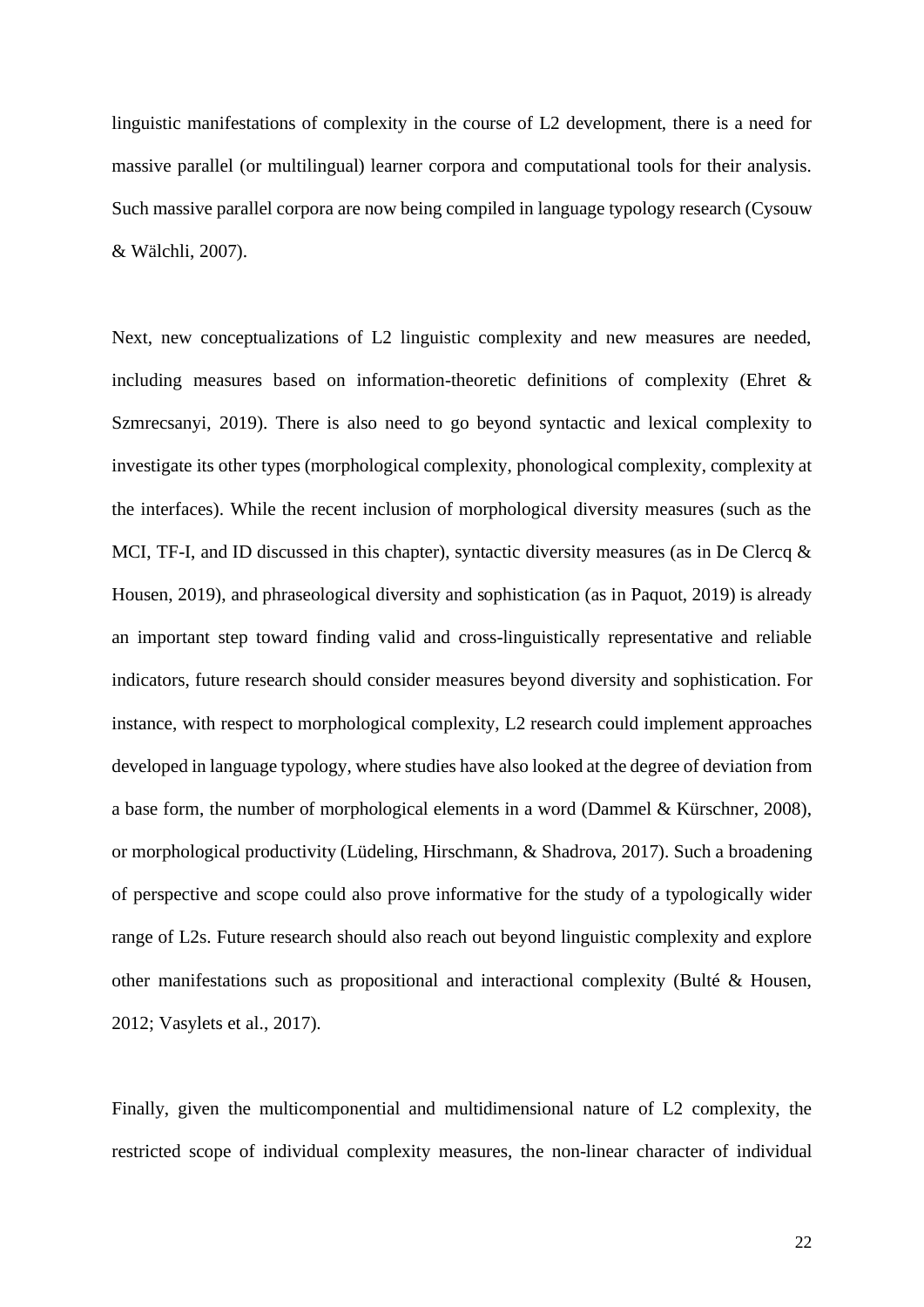developmental paths provided on the basis of individual measures, and the complex relationships between the individual measures and components, it may be worthwhile to combine different complexity measures in order to obtain a perhaps less detailed and finegrained, but more comprehensive picture of overall L2 complexity and its development. Particularly when the aim is to assess (overall) L2 development or proficiency, combined measures have the potential of outperforming individual measures, since they offer a more global picture of L2 complexity. Such an undertaking necessarily involves the reduction of multiple dimensions into a single one, and losing detailed information, but on the other hand, single scores have the advantage of being easier to interpret than multiple scores, especially when many distinct dimensions are involved.

To conclude, corpus-based research on L2 complexity has a rich potential. Beyond providing yardsticks for L2 development and descriptors of L2 performance, this research can make significant contributions to theory construction in SLA by capturing relevant properties of interlanguage at each developmental stage. LCR studies can also help identify the developmental mechanisms for how and why L2 learners develop L2 features in a particular order. With larger and more representative corpora, with a wider range of L2s, learner and task variables, and the application of longitudinal and multidimensional designs and data analysis methods, both LCR and SLA can be propelled into new, mutually enriching directions.

### **Further reading**

Connor-Linton, J., &, Polio, C. (Eds.). (2014). Comparing perspectives on L2 writing: Multiple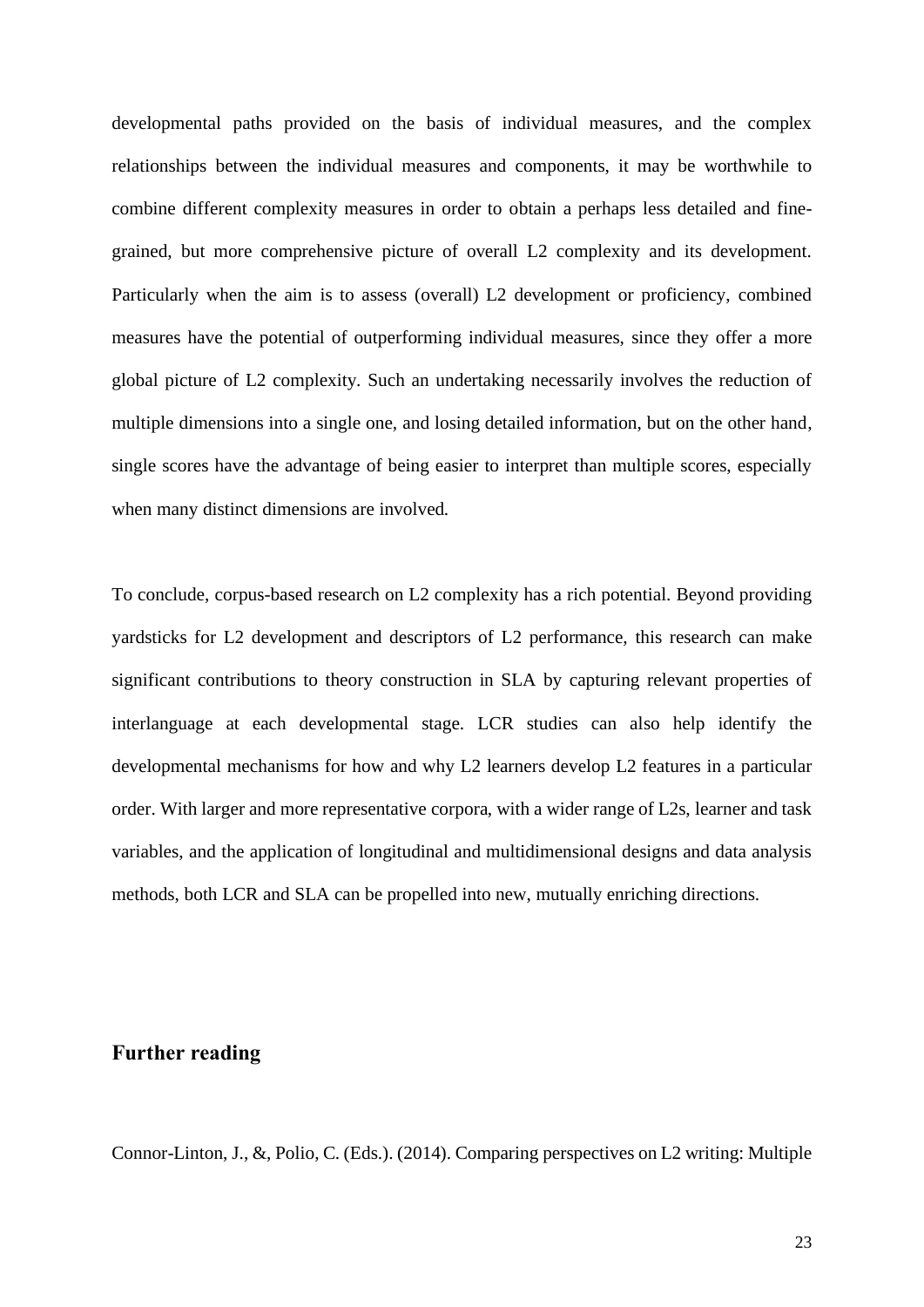analyses of a common corpus [Special issue]. *Journal of Second Language Writing, 26*.

This special issue presents five studies of a common corpus of L2 English writing - the Michigan State University (MSU) corpus. The corpus comprises descriptive essays collected from students in an intensive English program at three time points over an academic semester. What sets this volume apart is that the same language data was analyzed from five different perspectives that focus, respectively, on accuracy, collocational strength, manually and automatically annotated complexity measures, and multidimensional analysis. All five studies also explored learner development over time and correlations of linguistic measures with holistic writing quality ratings.

Housen, A., De Clercq, B., Kuiken, F., & Vedder, I. (Eds.). (2019). Linguistic complexity [Special Issue]. *Second Language Research, 35*(1).

This recently published special issue charts new directions in L2 complexity research. Its editorial provides an overview of current methodological practices, discusses interfaces of L2 complexity research with theoretical and typological linguistics, and problematizes existing definitions and operationalizations of the complexity construct. The volume's five empirical studies focus on previously underexplored aspects of L2 complexity: morphological complexity, phraseological variety and sophistication, L1 effects, and compressibility of texts (an information-theoretical concept).

Vyatkina, N. (Ed.). (2015). New developments in the study of L2 writing complexity [Special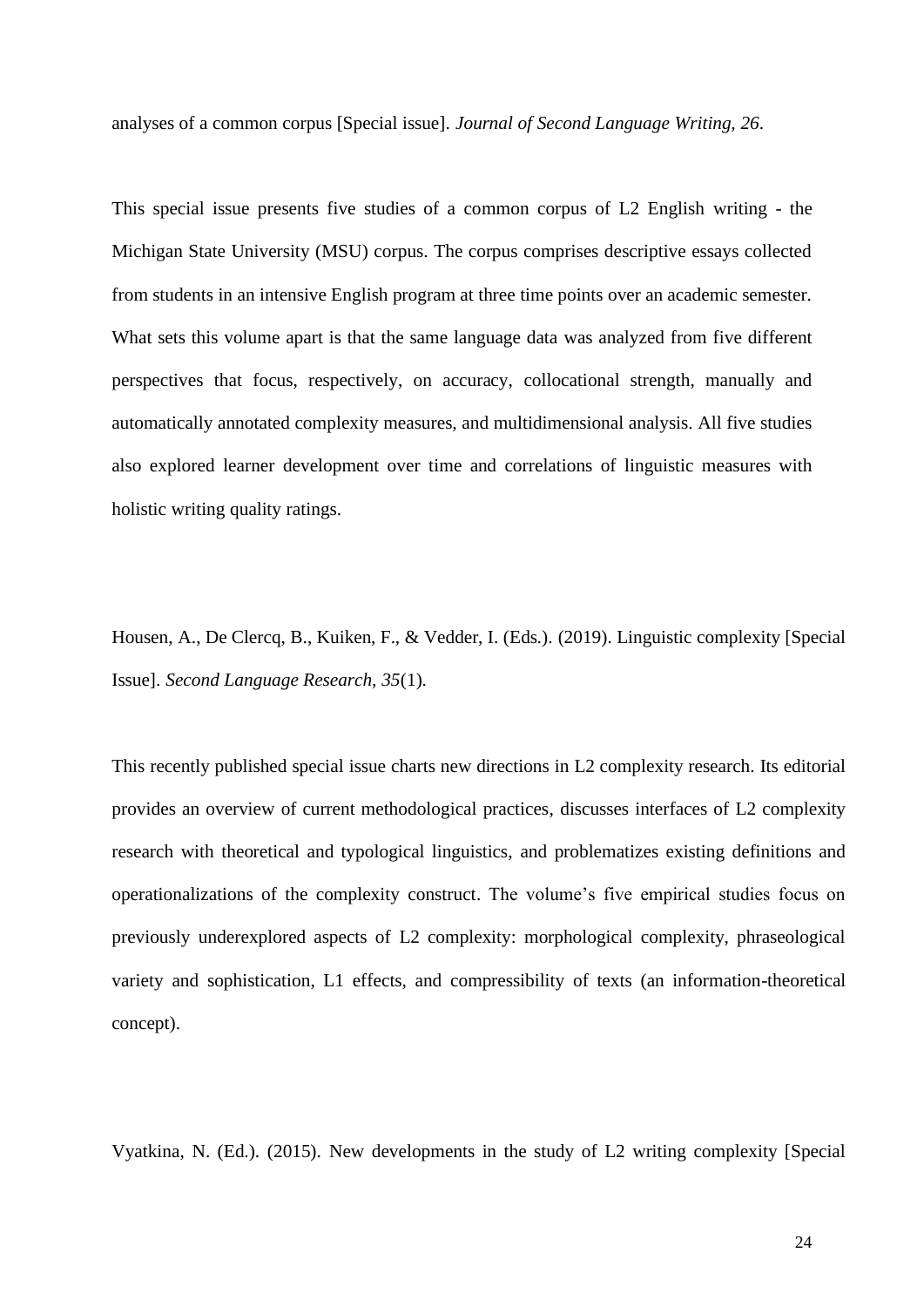issue]. *Journal of Second Language Writing, 29.*

The five empirical contributions to this special issue all focus on L2 writing and address the development in lexical and syntactic complexity in L1 English and L2 German, L1 identification of L2 English essays based on complexity measures, complexity in CMC data from the TBLT perspective, as well as advanced writing complexity from the Systemic-Functional Linguistics perspective. Ortega's (2015) extended commentary synthesizes the accomplishments in the field and proposes future research directions.

### **Related Topics**

Chapters 5, 8, 9, 13, 14, 18, 22, and 23.

## **References**

- Alexopoulou, T., Michel, M., Murakami, A., & Meurers, D. (2017). Task effects on linguistic complexity and accuracy: A large-scale learner corpus analysis employing natural language processing techniques. *Language Learning, 67*(S1), 180-208.
- Andersen, R. (1983). *Pidginization and creolization as language acquisition*. Rowley, MA: Newbury House Publishers.
- Bax, S. (n. d.). *Text Inspector* [Computer software]. Retrieved from [http://textinspector.com](http://textinspector.com/)
- Biber, D. (1988). *Variation across speech and writing*. Cambridge: Cambridge University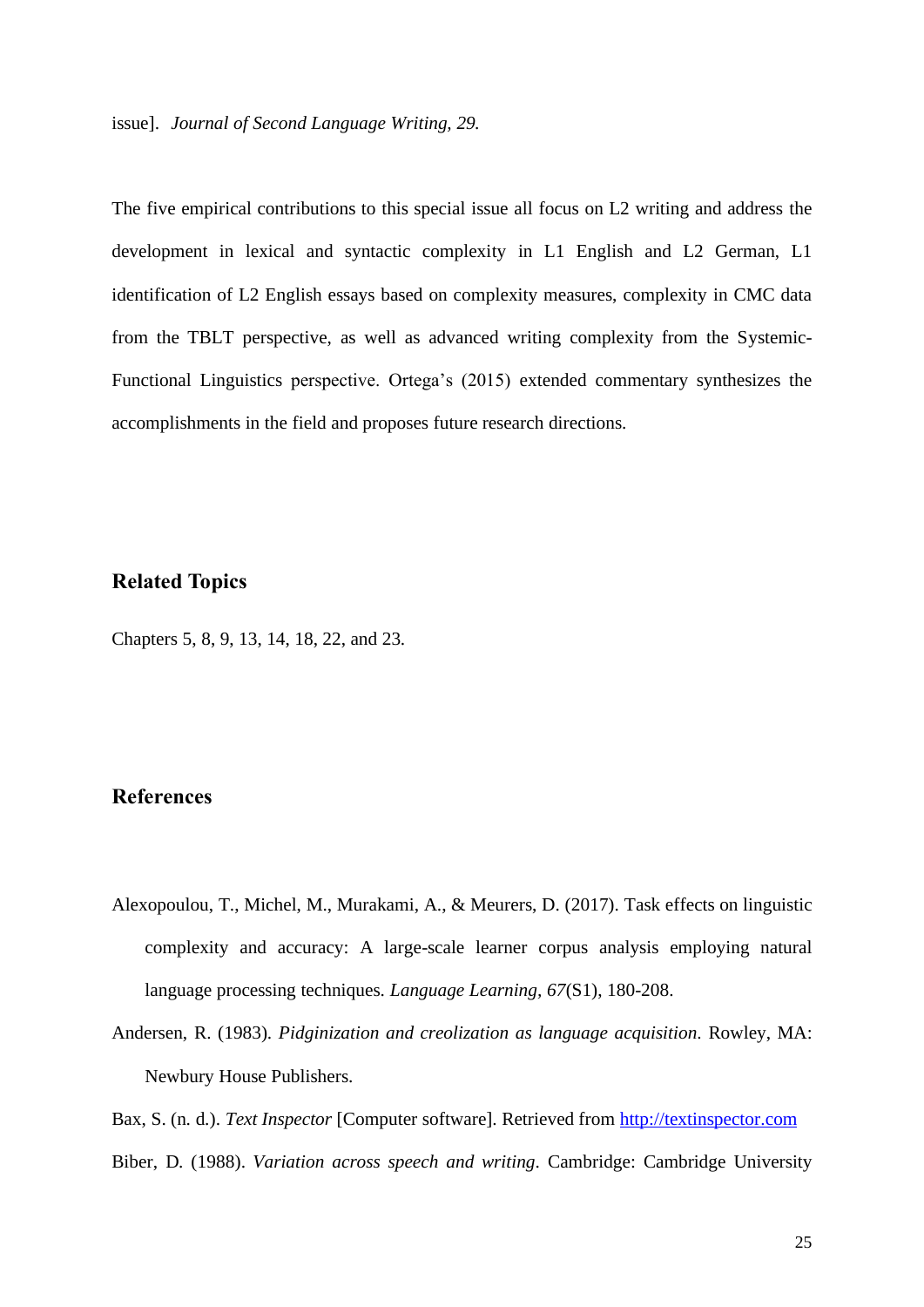Press.

- Biber, D., & Gray, B. (2010). Challenging stereotypes about academic writing: Complexity, elaboration, explicitness. *Journal of English for Academic Purposes, 9*, 2-20.
- Biber, D., Gray, B., & Poonpon, K. (2011). Should we use the characteristics of conversation to measure grammatical complexity in L2 writing development? *TESOL Quarterly, 45*, 5- 35.
- Biber, D., Gray, B., & Staples, S. (2016). Predicting patterns of grammatical complexity across language exam task types and proficiency levels. *Applied Linguistics, 37*(5), 639-668.
- Brezina, V., & Gablasova, D. (2015). Is there a core general vocabulary? Introducing the New General Service List. *Applied Linguistics, 36*(1), 1-22.
- Brezina, V., & Pallotti, G. (2019). Morphological complexity in written L2 texts. *Second Language Research, 35*(1), 99-119.
- Bulté, B., & Housen, A. (2012). Defining and operationalising L2 complexity. In A. Housen, F. Kuiken & I. Vedder (Eds.). *Dimensions of L2 performance and proficiency: Complexity, accuracy and fluency in SLA* (pp. 21-46). Amsterdam: John Benjamins.
- Bulté, B., & Housen, A. (2014). Conceptualizing and measuring short-term changes in L2 writing complexity. *Journal of Second Language Writing, 26*, 42-65.
- Byrnes, H., Maxim, H., & Norris, J. M. (2010). Realizing advanced foreign language writing development in collegiate education: Curricular design, pedagogy, assessment [Monograph]. *Modern Language Journal*, *94*(S1).
- Chan, H., Verspoor, M., & Vahtrick, L. (2015). Dynamic development in speaking versus writing in identical twins. *Language Learning, 65*(2), 298-325.
- Chen, X. B., & Meurers, D. (2016). CTAP: A web-based tool supporting automatic complexity analysis. *Proceedings of The Workshop on Computational Linguistics for Linguistic Complexity*. Osaka, Japan: The International Committee on Computational Linguistics.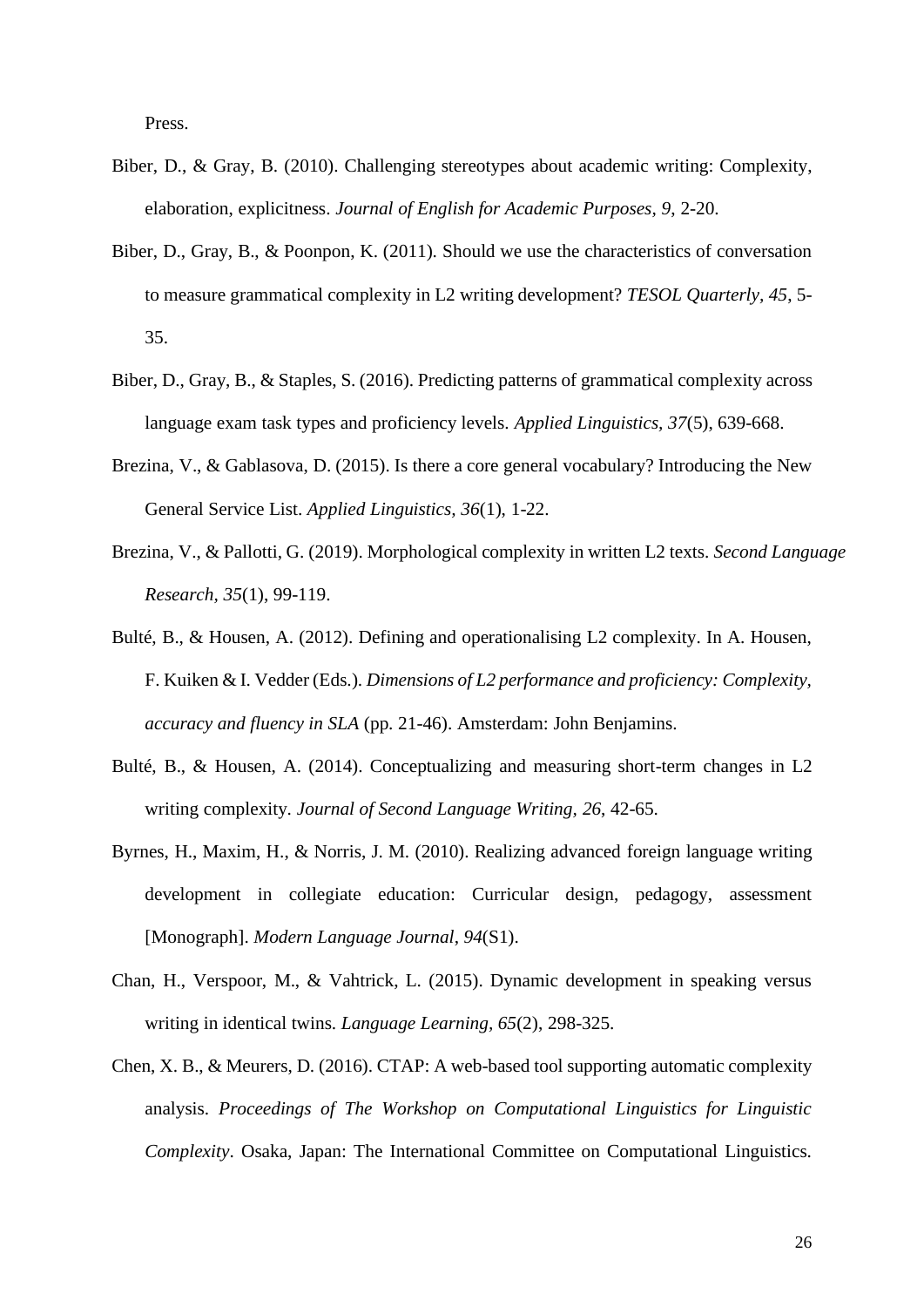Retrieved from https://www.aclweb.org/ anthology/W16-4113/

- Cobb, T. (n. d.). *Compleat Lexical Tutor* [Computer software]. Retrieved from [http://www.lextutor.ca](http://www.lextutor.ca/)
- Connor-Linton, J., & Polio, C. (Eds.). (2014). Comparing perspectives on L2 writing: Multiple analyses of a common corpus [Special issue]. *Journal of Second Language Writing, 26*.
- Crossley, S. A., & McNamara, D. S. (2012). Detecting the first language of second language writers using automated indices of cohesion, lexical sophistication, syntactic complexity and conceptual knowledge. In S. Jarvis & S. Crossley (Eds.), *Approaching language transfer through text classification: Explorations in the detection-based approach* (pp. 106-126). Bristol: Multilingual Matters.
- Cysouw, M., & Wälchli, B. (2007). Parallel texts: using translational equivalents in linguistic typology. *Language Typology and Universals 60*(2), 95-99.
- Daller, M., Turlik, J., & Weir, I. (2013). Vocabulary acquisition and the learning curve. In S. Jarvis & M. Daller (Eds.), *Vocabulary knowledge: Human ratings and automated measures* (pp. 185-217). Amsterdam/Philadelphia: John Benjamins.
- Dammel, A., & Kürschner, S. (2008). Complexity in nominal plural allomorphy: A contrastive survey of ten Germanic languages. In M. Miestamo, K. Sinnemäki & F. Karlsson (Eds.), *Language complexity: Typology, contact, change* (pp. 243-261). Amsterdam: John Benjamins.
- De Clercq, B. (2015). The development of lexical complexity in second language acquisition: A cross-linguistic study of L2 French and English. *EuroSLA Yearbook, 15,* 69-94.
- De Clercq, B., & Housen, A. (2017). A cross-linguistic perspective on syntactic complexity in L2 development: Syntactic elaboration and diversity. *Modern Language Journal, 101*(2), 315-334.
- De Clercq, B., & Housen, A. (2019). The development of morphological complexity: A cross-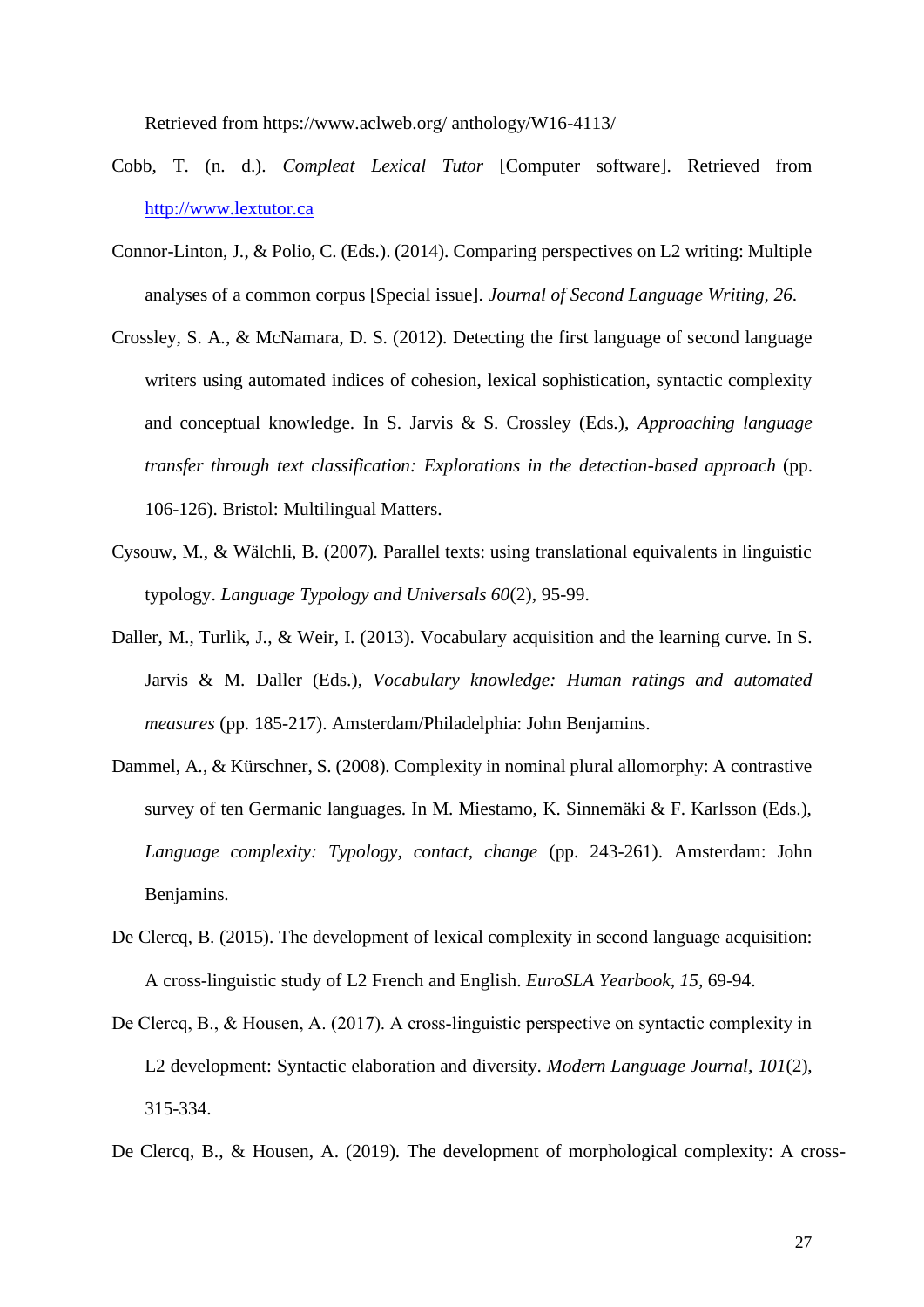linguistic study of L2 French and English. *Second Language Research, 35*(1), 71-97.

- Ehret, K., & Szmrecsanyi, B. (2019). Compressing learner language: An information-theoretic measure of complexity in SLA production data. texts. *Second Language Research, 35*(1), 23- 45.
- Ellis, R. (Ed.). (2005). *Planning and task performance in a second language.* Amsterdam: John Benjamins.
- Horst, M., & Collins, L. (2006). From faible to strong: How does their vocabulary grow? *Canadian Modern Language Review / La revue canadienne des langues vivantes, 63*(1), 83-106.
- Housen, A., De Clercq, B., Kuiken, F., & Vedder, I. (2019). (Eds.). Linguistic complexity [Special Issue]. *Second Language Research, 35*(1).
- Kim, M., Crossley, S. A., & Kyle, K. (2018). Lexical sophistication as a multidimensional phenomenon: relations to second language lexical proficiency, development, and writing quality. *Modern Language Journal, 102*(1), 120-141.
- Kuiken, F., & Vedder, I. (2012). Syntactic complexity, lexical variation and accuracy as a function of task complexity and proficiency level in L2 writing and speaking. In A. Housen, F. Kuiken & I. Vedder (Eds.), *Dimensions of L2 performance and proficiency: Complexity, Accuracy and Fluency in SLA* (pp. 143-170). Amsterdam: John Benjamins.
- Kyle, K. (2016). *Measuring syntactic development in L2 writing: Fine grained indices of syntactic complexity and usage-based indices of syntactic sophistication* (Doctoral Dissertation). Retrieved from [http://scholarworks.gsu.edu/alesl\\_diss/35](http://scholarworks.gsu.edu/alesl_diss/35)
- Kyle, K., & Crossley, S. A. (2018). Measuring syntactic complexity in L2 writing using finegrained clausal and phrasal indices. *Modern Language Journal, 102*(2), 333-349.
- Kyle, K., Crossley, S. A., & Berger, C. (2017). The tool for the analysis of lexical sophistication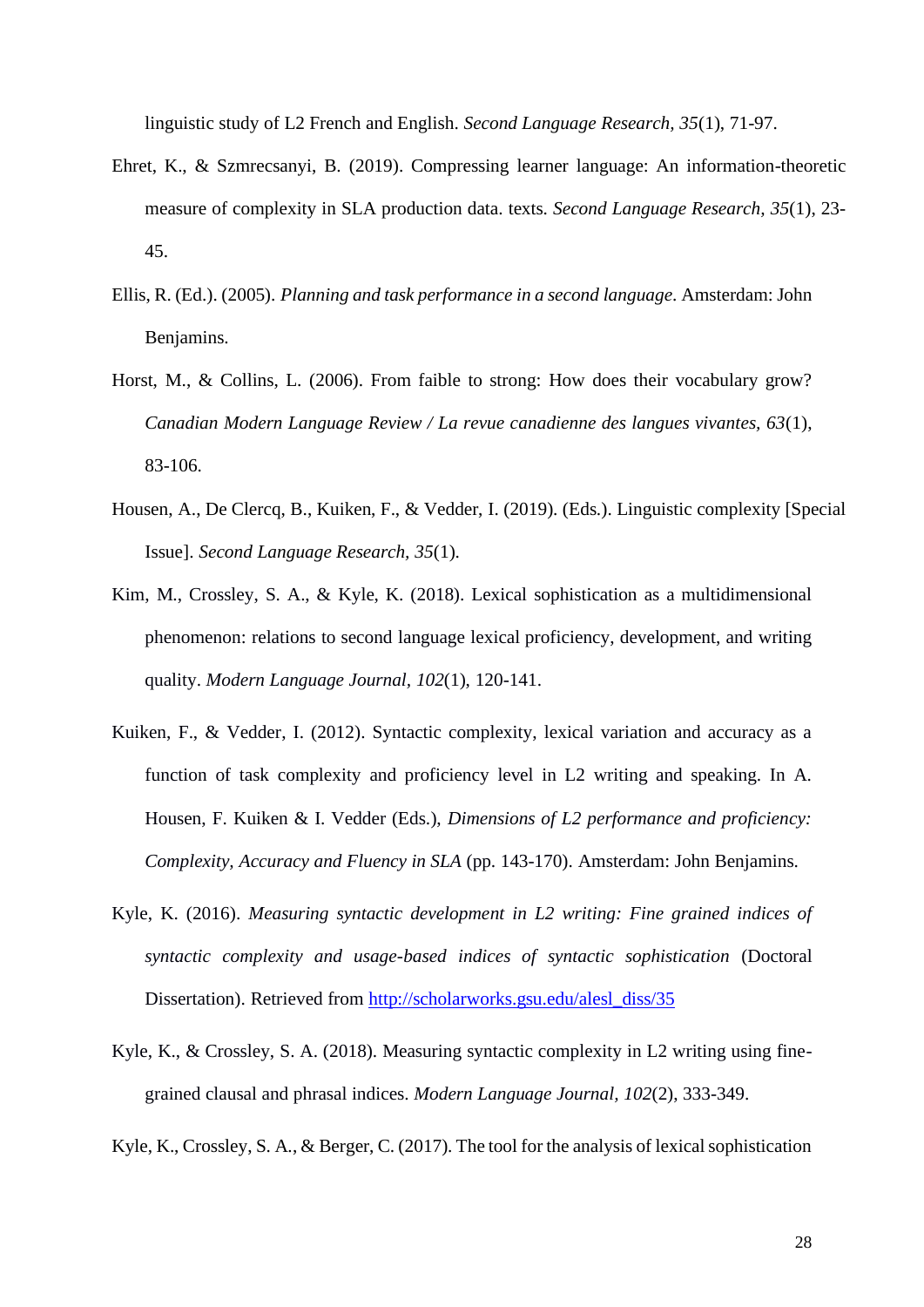(TAALES): Version 2.0. *Behavior Research Methods*, 1-17.

- Lambert, C., & Kormos, J. (2014). Complexity, accuracy, and fluency in task-based L2 research: Toward more developmentally based measures of second language acquisition. *Applied Linguistics, 35*(5), 606-614.
- Lu, X. (2010). Automatic analysis of syntactic complexity in second language writing. *International Journal of Corpus Linguistics*, *15*(4), 474-496.
- Lu, X. (2012). The relationship of lexical richness to the quality of ESL learners' oral narratives. *Modern Language Journal*, *96*(2), 190-208.
- Lu, X., & Ai, H. (2015). Syntactic complexity in college-level English writing: Differences among writers with diverse L1 backgrounds. *Journal of Second Language Writing, 29*, 16- 27.
- Lüdeling, A., & Hirschmann, H. (2015). Error annotation systems. In S. Granger, F. Meunier & G. Gilquin (Eds.), *The Cambridge handbook of learner corpus research* (pp. 135-158). Cambridge: Cambridge University Press.
- Lüdeling, A., Hirschmann, H., & Shadrova, A. (2017). Linguistic models, acquisition theories, and learner corpora: Morphological productivity in SLA research exemplified by complex verbs in German. *Language Learning, 67*(S1), 96-129.
- MacWhinney, B. (2000). *The CHILDES project: Tools for analyzing talk. 3rd Edition*. Mahwah, NJ: Lawrence Erlbaum Associates.
- Malvern, D., Chipere, N., Richards, B., & Durán, P. (2004). *Lexical diversity and language development: Quantification and assessment*. Houndmills: Palgrave Macmillan.
- McCarthy, P. M., & Jarvis, S. (2010). MTLD, vocd-D, and HD-D: A validation study of sophisticated approaches to lexical diversity assessment. *Behavior Research Methods*, *42*, 381-392.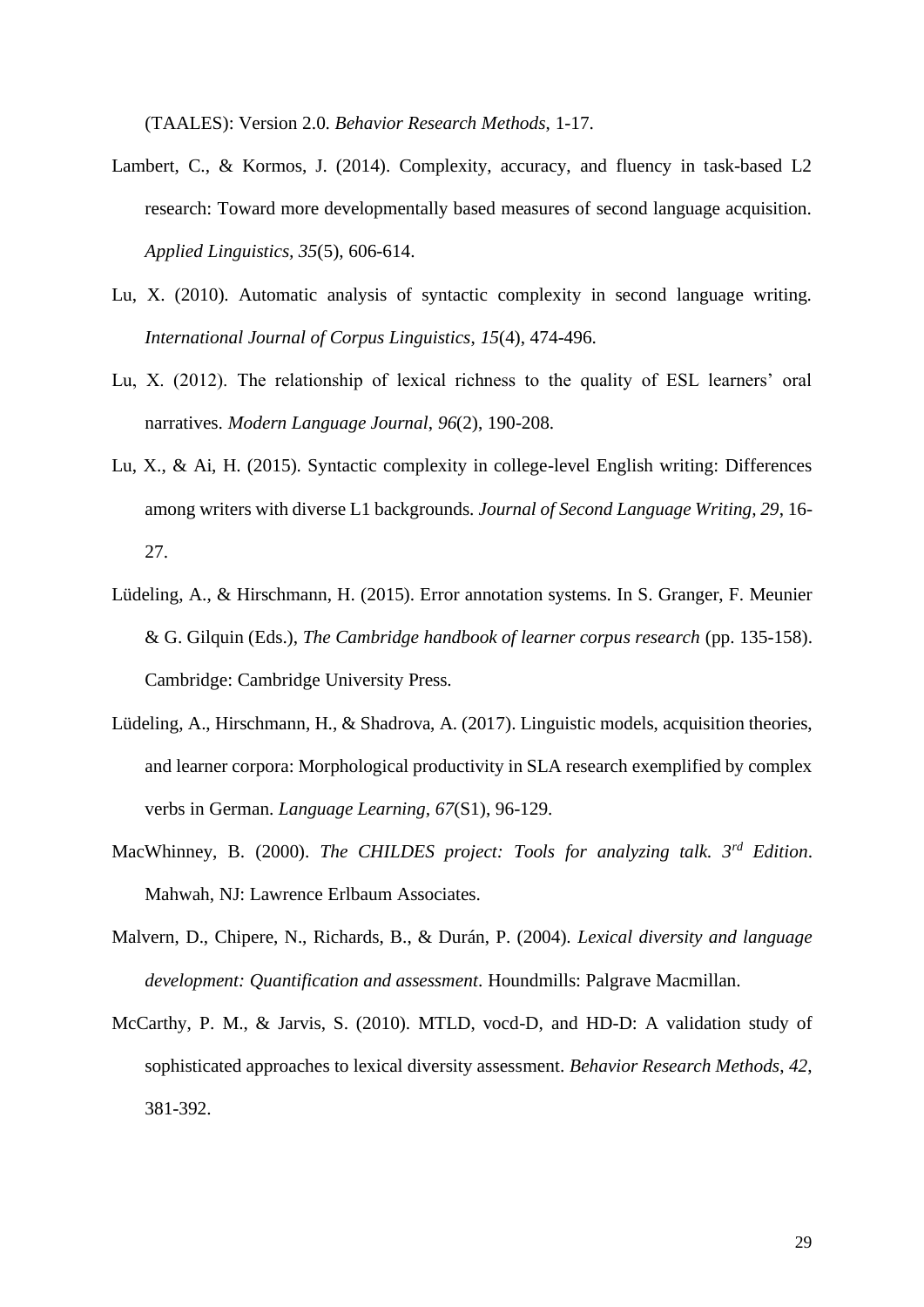- McNamara, D. S., Graesser, A. C., McCarthy, P. M., & Cai, Z. (2012). *Automated evaluation of text and discourse with Coh-Metrix*. Cambridge: Cambridge University Press.
- Meurers, D., & Dickinson, M. (2017). Evidence and interpretation in language learning research: Opportunities for collaboration with computational linguistics. *Language Learning, 67*(S1), 66-95.
- Miestamo, M. (2008). Grammatical complexity in a cross-linguistic perspective. In M. Miestamo, K. Sinnemäki & F. Karlsson (Eds.), *Language complexity: Typology, contact, change* (pp. 23-42). Amsterdam: John Benjamins.
- Mitchell, R., Tracy-Ventura, N., & McManus, K. (2017). *Anglophone students abroad: Identity, social relationships and language learning*. New York: Routledge.
- Nini, A. (2014). *Multidimensional Analysis Tagger 1.2 - Manual*. Retrieved from: <http://sites.google.com/site/multidimensionaltagger>
- Norris, J. M., & Ortega, L. (2009). Towards an organic approach to investigating CAF in instructed SLA: The case of complexity. *Applied Linguistics, 30*(4), 555-578.
- Ortega, L. (2003). Syntactic complexity measures and their relationship to L2 proficiency: A research synthesis of college-level L2 writing. *Applied Linguistics*, *24*, 492-518.
- Ortega, L. (2015). Syntactic complexity in L2 writing: Progress and expansion. *Journal of Second Language Writing, 29*, 82-94.
- Pallotti, G. (2015). A simple view of linguistic complexity. *Second Language Research*, *31*(1), 117-134.
- Pander Maat, H., Kraf, R., van den Bosch, A., Dekker, N., van Gompel, M., Kleijn, S., Sanders, T., & van der Sloot, K. (2014). T-Scan: a new tool for analyzing Dutch text. *Computational Linguistics in the Netherlands Journal, 4,* 53-74.
- Parkinson, J., & Musgrave, J. (2014). Development of noun phrase complexity in the writing of English for Academic Purposes students. *Journal of English for Academic Purposes,*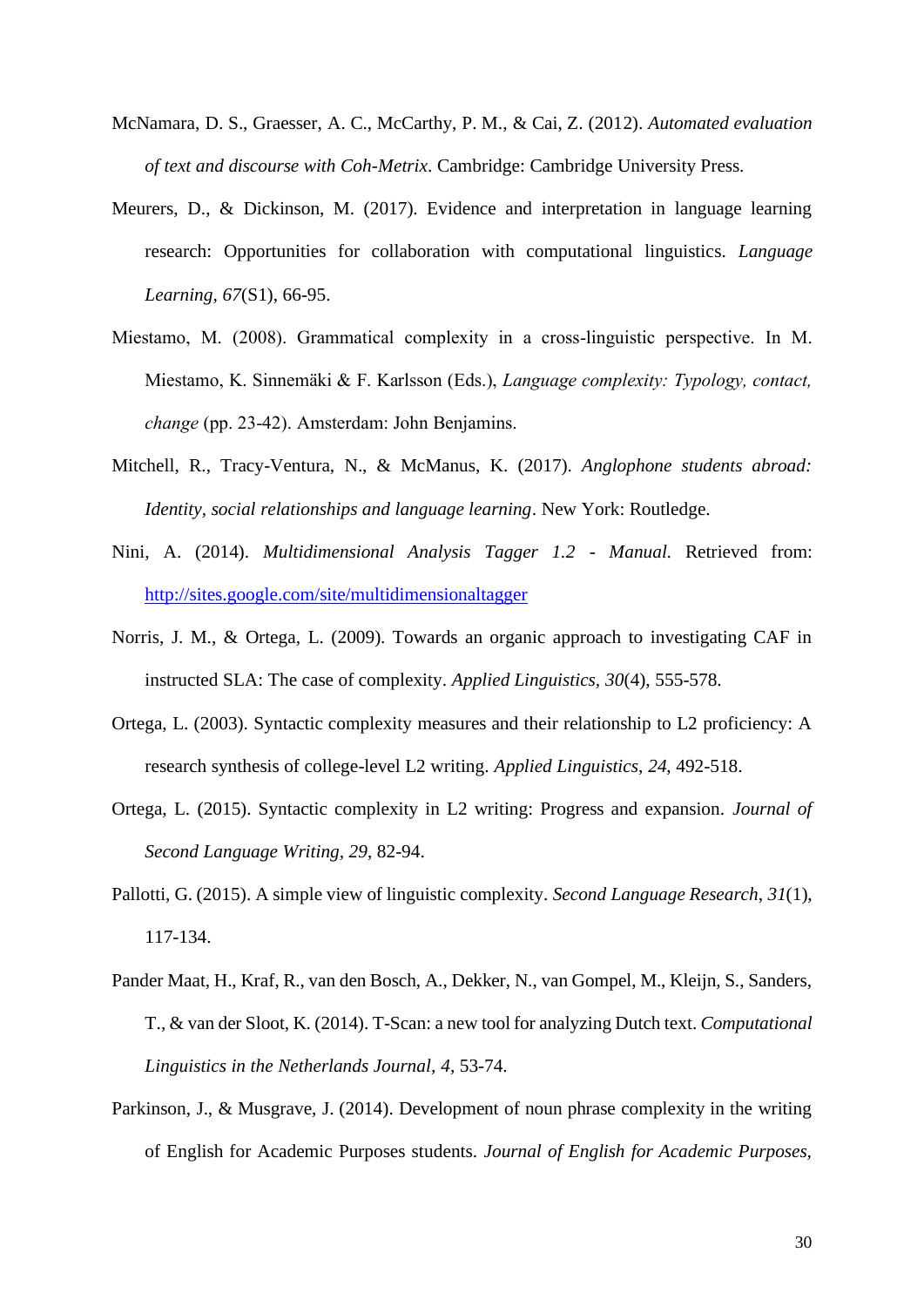*14*, 48-59.

- Paquot, M. (2019). The phraseological dimension in interlanguage complexity research. *Second Language Research, 35*(1), 121-145.
- Polio, C., & Yoon, H.-J. (2018). The reliability and validity of automated tools for examining variation in syntactic complexity across genres. *International Journal of Applied Linguistics, 28,* 165-188.
- Révész, A., Kourtali, N.-E., & Mazgutova, D. (2017). Effects of task complexity on L2 writing behaviors and linguistic complexity. *Language Learning, 67*(1), 208-241.
- Robinson, P. (2011). *Second language task complexity: Researching the cognition hypothesis of language learning and performance*. Amsterdam: John Benjamins.
- Rüdiger, J. O. (2016). *Corpus Explorer V2.0* [Computer software]. Retrieved from [http://corpusexplorer.de](http://corpusexplorer.de/)
- Skehan, P. (1989). *Individual differences in second language learning*. London: Edward Arnold.
- Skehan, P. (1998). *A cognitive approach to language learning*. Oxford: Oxford University Press.
- Taguchi, N., Crawford, W., & Wetzel, D. Z. (2013). What linguistic features are indicative of writing quality? A case of argumentative essays in a college composition program. *TESOL Quarterly, 47*, 420-430.
- Vasylets, O., Gilabert, R., & Manchón, R. M. (2017). The effects of mode and task complexity on second language production. *Language Learning, 67*(2), 394-430.
- Verspoor, M., Lowie, W., & van Dijk, M. (2008). Variability in second language development from a dynamic systems perspective. *The Modern Language Journal, 92*(2), 214-231.
- Verspoor, M., Schmid, M. S., & Xu, X. (2012). A dynamic usage-based perspective on L2 writing. *Journal of Second Language Writing*, *21*, 239-263.